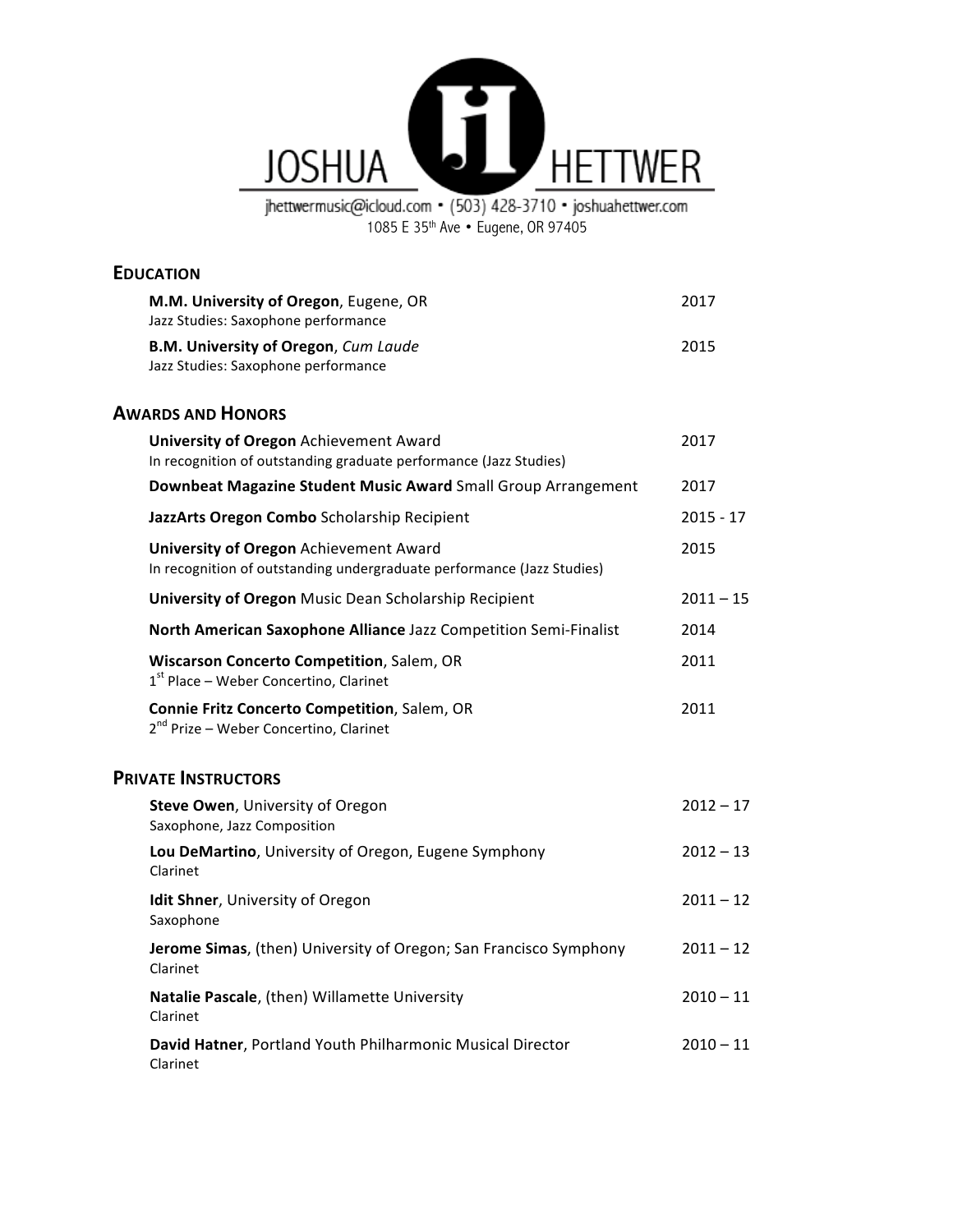| Mike Stopher, Salem, OR<br>Classical Saxophone                                                                                                                                                                                                                                                                                                                                                                                                                                                                                                                                                    | $2010 - 11$           |
|---------------------------------------------------------------------------------------------------------------------------------------------------------------------------------------------------------------------------------------------------------------------------------------------------------------------------------------------------------------------------------------------------------------------------------------------------------------------------------------------------------------------------------------------------------------------------------------------------|-----------------------|
| Cindi Bartels, (then) Eugene Symphony<br>Clarinet                                                                                                                                                                                                                                                                                                                                                                                                                                                                                                                                                 | $2005 - 10$           |
| <b>PROFESSIONAL TEACHING EXPERIENCE</b>                                                                                                                                                                                                                                                                                                                                                                                                                                                                                                                                                           |                       |
| <b>Private Saxophone and Clarinet Teacher</b>                                                                                                                                                                                                                                                                                                                                                                                                                                                                                                                                                     | $2013$ – present      |
| Northwest Christian University, Eugene, OR<br>Adjunct Professor of Saxophone                                                                                                                                                                                                                                                                                                                                                                                                                                                                                                                      | $2017$ – present      |
| Prarie Mountain Middle School, Bethel, OR<br><b>Clarinet Sectional Coach</b>                                                                                                                                                                                                                                                                                                                                                                                                                                                                                                                      | September 2017        |
| Cascade Middle School, Bethel, OR<br><b>Clarinet Sectional Coach</b>                                                                                                                                                                                                                                                                                                                                                                                                                                                                                                                              | September 2017        |
| Walker Middle School, Salem, OR<br><b>Clarinet Petting Zoo Operator</b>                                                                                                                                                                                                                                                                                                                                                                                                                                                                                                                           | September 2017        |
| University of Oregon Pro Tem Instructor<br><b>Pop Songwriting</b>                                                                                                                                                                                                                                                                                                                                                                                                                                                                                                                                 | June - August<br>2017 |
| <b>University of Oregon Graduate Teaching Fellow</b><br>• Director of a University Jazz Combo - Give appropriate feedback to the<br>students to help them improve as a group and perform at a high level,<br>and help perfect arrangements and programs.<br>• Director of the Latin Ensemble - Lead rehearsals, find music, arrange<br>music, teach a brief history of the music, and set up performances.<br>Teaching Assistant for Pop Songwriting - Give personalized feedback to<br>$\bullet$<br>all students regarding their songs, engineer the midterm recording<br>sessions, and grading. | $2015 - 2017$         |
| <b>Oregon Jazz Festival Sectional Leader</b><br>Teaching saxophone-specific information to half of the high school saxophone<br>sections                                                                                                                                                                                                                                                                                                                                                                                                                                                          | January 2016, 17      |
| University of Oregon Jazz Improvisation Camp, Eugene, OR<br>Co-Saxophone Instructor, Combo Director, Camp Counselor                                                                                                                                                                                                                                                                                                                                                                                                                                                                               | July 2014, 15, 16     |
| East Winds Band Camp, Gresham, OR<br><b>Clarinet Instructor</b>                                                                                                                                                                                                                                                                                                                                                                                                                                                                                                                                   | <b>July 2016</b>      |
| Young Musicians and Artists Summer Camp, Salem, OR<br>Saxophone Instructor and Jazz Intensive Class Co-Instructor                                                                                                                                                                                                                                                                                                                                                                                                                                                                                 | June 2016             |
| West Salem Youth Band Camp, Salem, OR<br>Clarinet instructor and Assistant Jazz Instructor                                                                                                                                                                                                                                                                                                                                                                                                                                                                                                        | July 2012, 13, 14     |
| Music Masters, Eugene, OR<br>Instructor of Composition and Woodwinds - Clarinet, Saxophone, Flute                                                                                                                                                                                                                                                                                                                                                                                                                                                                                                 | $2013 - 14$           |
| McNary High School Marching Band Camp, Keizer, OR<br>Leader of Saxophone Master Classes and Sectionals                                                                                                                                                                                                                                                                                                                                                                                                                                                                                            | August 2013           |
|                                                                                                                                                                                                                                                                                                                                                                                                                                                                                                                                                                                                   |                       |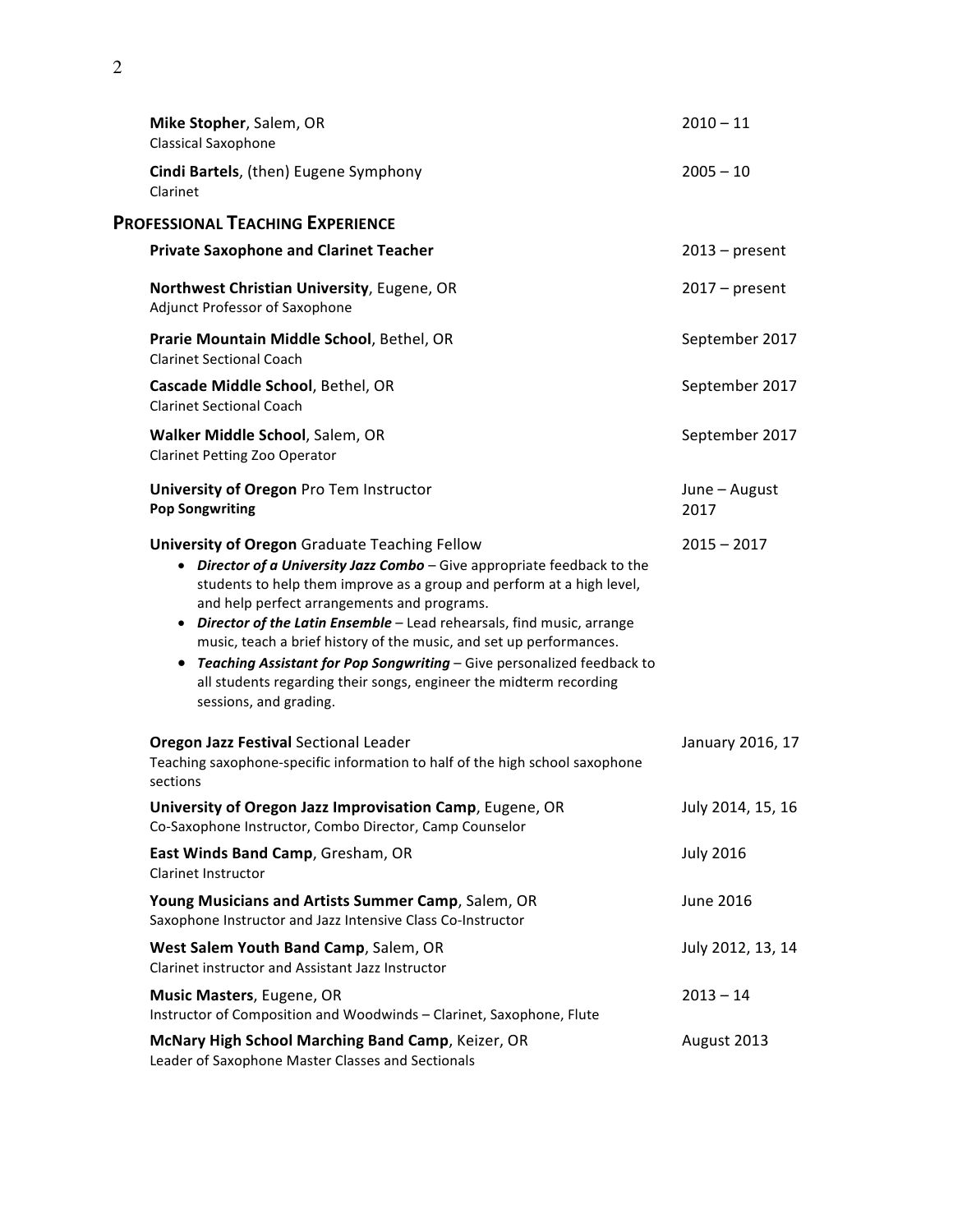# **PROFESSIONAL PERFORMANCE EXPERIENCE**

| Jack Radsliff Sextet, Eugene, OR<br>Tenor Saxophone at the Jazz Station                                                                                                                                     | November 2017                |
|-------------------------------------------------------------------------------------------------------------------------------------------------------------------------------------------------------------|------------------------------|
| Joshua Hettwer Quartet, Portland, OR<br>Tenor Saxophone at the White Stag Building                                                                                                                          | November 2017                |
| Duo with Torrey Newhart, Eugene, OR<br>Tenor Saxophone at the Foundry                                                                                                                                       | November 2017                |
| Jack Radsliff Quartet, Portland, OR<br>Tenor Saxophone at the Portland Art Museum                                                                                                                           | November 2017                |
| Emerald City Jazz Kings: Keep Your Sunnyside Up, Eugene, Corvallis,<br>Florence, OR<br>Tenor Saxophone, Clarinet at the Shedd Institute, LaSelle's Stewart Center,<br>Florence Events Center (respectively) | $October -$<br>November 2017 |
| Cherry Poppin' Daddies, Eugene, OR<br>Alto Saxophone, Clarinet at the McDonald Theater                                                                                                                      | October 2017                 |
| <b>Emerald City Jazz Kings, Cottage Grove, OR</b><br>Tenor Saxophone, Flute at Cottage Grove Mayoral Ball                                                                                                   | October 2017                 |
| <b>Gus Russel Quartet, Eugene, OR</b><br>Tenor Saxophone at the Hilton Eugene                                                                                                                               | October 2017                 |
| Sunday Learner's Jam, Eugene, OR<br>Jam Leader, Instructor, Tenor Saxophone at the Jazz Station                                                                                                             | October 2017                 |
| Cherry Poppin' Daddies, Bremerton, WA<br>Alto Saxophone, Clarinet at the Admiral Theater                                                                                                                    | October 2017                 |
| <b>Orchestra NEXT, Eugene, OR</b><br>Tenor Saxophone at Downtown Eugene                                                                                                                                     | September 2017               |
| Torrey Newhart Quartet, Eugene, OR<br>Tenor Saxophone at Mt. Pisgah Arboretum                                                                                                                               | September 2017               |
| Cherry Poppin' Daddies, Chicago, IL<br>Alto Saxophone, Clarinet at Navy Pier                                                                                                                                | September 2017               |
| Cherry Poppin' Daddies, Milwaukee, WI<br>Alto Saxophone, Clarinet at Potawatomi Casino                                                                                                                      | August 2017                  |
| Duo with Torrey Newhart, Eugene, OR<br>Tenor Saxophone at Sweet Cheeks Winery                                                                                                                               | August 2017                  |
| Oregon Festival of American Music, Eugene, OR<br>Alto Saxophone, Clarinet at the Shedd Institute                                                                                                            | August 2017                  |
| Tony Glausi's 9-Piece Funk Band, Eugene, OR<br>Tenor Saxophone in Downtown Eugene                                                                                                                           | August 2017                  |
| Oregon Festival of American Music, Eugene, OR<br>Alto Saxophone, Clarinet at Shedd Institute                                                                                                                | August 2017                  |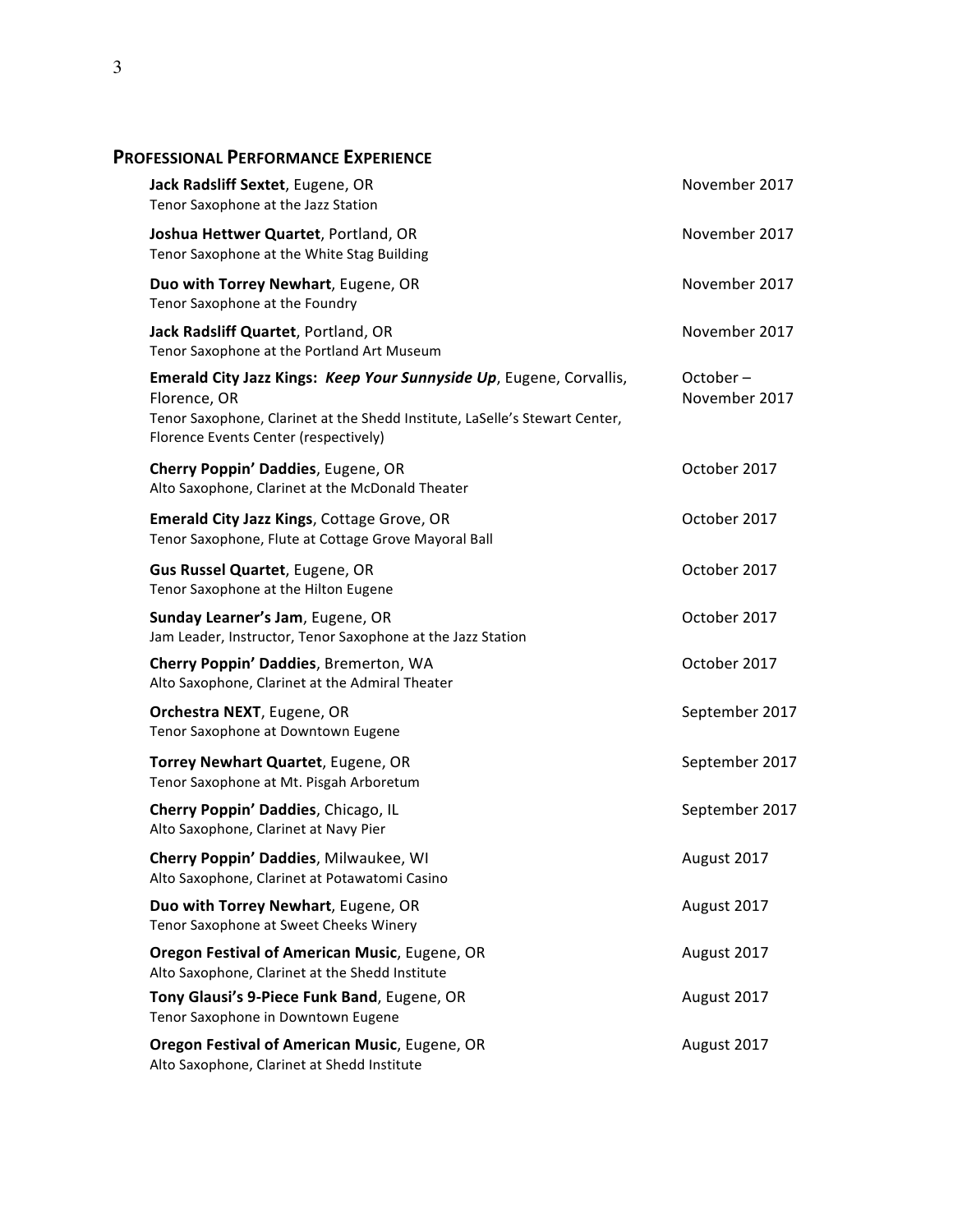| Kwija Memorial Band, Eugene, OR<br>Tenor Saxophone at Eugene Zendo                                                | <b>July 2017</b>       |
|-------------------------------------------------------------------------------------------------------------------|------------------------|
| Joshua Hettwer Quintet, Eugene, OR<br>Tenor Saxophone at Roaring Rapids Pizza Co.                                 | <b>July 2017</b>       |
| Red Pants Trio, Eugene, OR<br>Tenor Saxophone at Roaring Rapids Pizza Co.                                         | <b>July 2017</b>       |
| Cherry Poppin' Daddies, Albany, OR<br>Alto Saxophone, Clarinet at Riverfront Ampitheater                          | <b>July 2017</b>       |
| Chris Shuttleworth Quintet, Eugene, OR<br>Tenor Saxophone at Roaring Rapids Pizza Co.                             | <b>July 2017</b>       |
| Cherry Poppin' Daddies, Camden, NJ<br>Alto Saxophone, Clarinet at Waterfront Park                                 | <b>July 2017</b>       |
| Leo Bae Quintet, Vancouver, B.C.<br>Tenor Saxophone at Granville Island<br>InDUCKtion, Eugene, OR                 | June 2017<br>June 2017 |
| Tenor Saxophone at University of Oregon Alumni Association                                                        |                        |
| New Hope Eugene Father's Day Services, Eugene, OR<br>Tenor Saxophone at New Hope Eugene                           | June 2017              |
| Red Pants Trio + 2, Eugene, OR<br>Tenor Saxophone, Keyboards at the Jazz Station                                  | June 2017              |
| Orchestra NEXT, Eugene, OR<br>Tenor Saxophone at Private Residence                                                | June 2017              |
| Jack Radsliff Sextet, Eugene, OR<br>Tenor Saxophone at the Jazz Station                                           | June 2017              |
| Cherry Poppin' Daddies, Eugene, OR<br>Alto Saxophone, Clarinet at Alton Baker Park                                | June 2017              |
| Faculty Tenure/Promotion Celebration, Eugene, OR<br>Tenor Saxophone at the University of Oregon Giustina Ballroom | June 2017              |
| Cherry Poppin' Daddies, Omaha, NE<br>Alto Saxophone, Clarinet at Taste of Omaha                                   | June 2017              |
| <b>Wedding Brass Band, Eugene, OR</b><br><b>Tenor Saxophone</b>                                                   | May 2017               |
| Swing Shift Jazz Orchestra, Springfield, OR<br>Tenor Saxophone, Clarinet, Flute at Wildish Theater                | May 2017               |
| Cherry Poppin' Daddies, Bethlehem, PA<br>Alto Saxophone, Clarinet at Steel Stax                                   | May 2017               |
| Sunday Learner's Jam, Eugene, OR<br>Jam Leader, Instructor, Tenor Saxophone at the Jazz Station                   | May 2017               |
| Cherry Poppin' Daddies, Corvallis, OR<br>Alto Saxophone, Clarinet at Lasells Stewart Center                       | May 2017               |
| Red Pants Trio, Eugene, OR<br>Tenor Saxophone, Keyboards at the Willamette Valley Music Festival                  | May 2017               |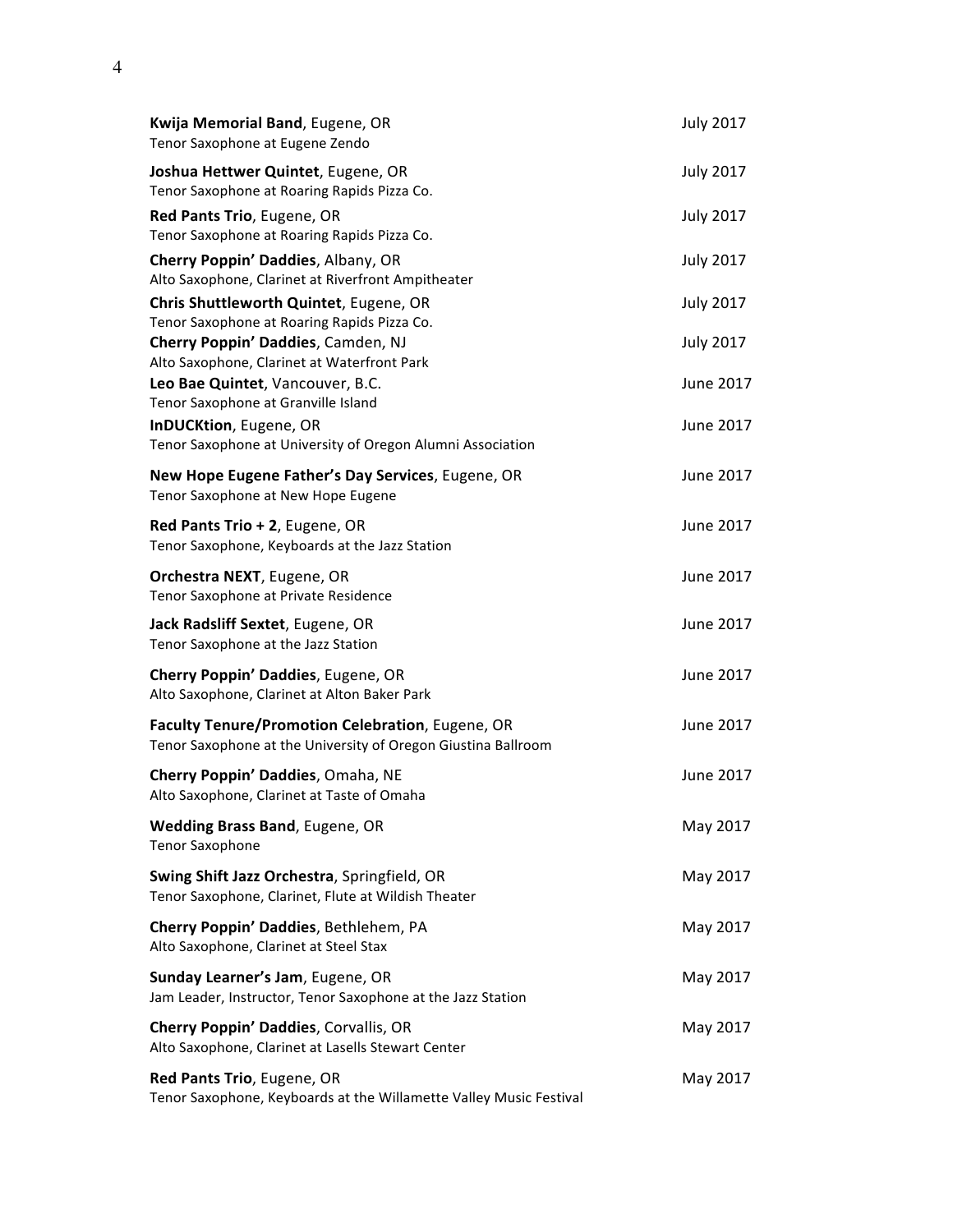| Red Pants Trio, Eugene, OR<br>Tenor Saxophone, Keyboards at the Izakaya Oyazi                                   | May 2017          |
|-----------------------------------------------------------------------------------------------------------------|-------------------|
| Jack Radsliff Quintet, Eugene, OR<br>Tenor Saxophone at Roaring Rapids Pizza Co.                                | May 2017          |
| A3 Band Concert, Eugene, OR<br>Tenor Saxophone, Clarinet at University of Oregon                                | May 2017          |
| Red Pants Trio, Eugene, OR<br>Tenor Saxophone, Keyboards at Roaring Rapids Pizza Co.                            | May 2017          |
| Cherry Poppin' Daddies, Santa Ana, CA<br>Alto Saxophone, Clarinet at the Yost Theater                           | April 2017        |
| Cherry Poppin' Daddies, Big Bear Lake, CA<br>Alto Saxophone, Clarinet at the Cave                               | April 2017        |
| Cherry Poppin' Daddies, Livermore, CA<br>Alto Saxophone, Clarinet at the Livermore Performing Arts Center       | April 2017        |
| Cherry Poppin' Daddies, Eugene, OR<br>Alto Saxophone, Clarinet at the WOW Hall                                  | April 2017        |
| Cherry Poppin' Daddies, Portland, OR<br>Alto Saxophone, Clarinet at the Revolution Hall                         | April 2017        |
| Michael Radliff Trio, Eugene, OR<br>Tenor Saxophone at the Shedd (Private Event)                                | April 2017        |
| Tony Glausi's 9-Piece Funk Band, Florence, OR<br>Tenor Saxophone at the Florence Event Center for Florence Fest | <b>March 2017</b> |
| Red Pants Trio, Eugene, OR<br>Tenor Saxophone, Keyboards at First National Taphouse                             | <b>March 2017</b> |
| Cherry Poppin' Daddies, West Palm Beach, FL<br>Alto Saxophone, Clarinet at a Private Event                      | <b>March 2017</b> |
| Adam Carlson Quintet, Eugene, OR<br>Tenor Saxophone at Roaring Rapids Pizza Co.                                 | <b>March 2017</b> |
| Sunday Learner's Jam, Eugene, OR<br>Jam Leader, Instructor, Tenor Saxophone at the Jazz Station                 | <b>March 2017</b> |
| JazzArts Oregon Combo, Salem, OR<br>Tenor Saxophone at Cristo's Pizzeria                                        | <b>March 2017</b> |
| JazzArts Oregon Combo, Portland, OR<br>Tenor Saxophone at Michele's Pianos                                      | <b>March 2017</b> |
| UO Latin Ensemble with A3, Eugene, OR<br>Alto Saxophone and Director at the Jazz Station                        | <b>March 2017</b> |
| North American Saxophone Alliance Masterclass, Portland, OR<br>Tenor Saxophone at Portland State University     | <b>March 2017</b> |
| Red Pants Trio, Eugene, OR<br>Tenor Saxophone, Keyboards at Izakaya Oyazi                                       | <b>March 2017</b> |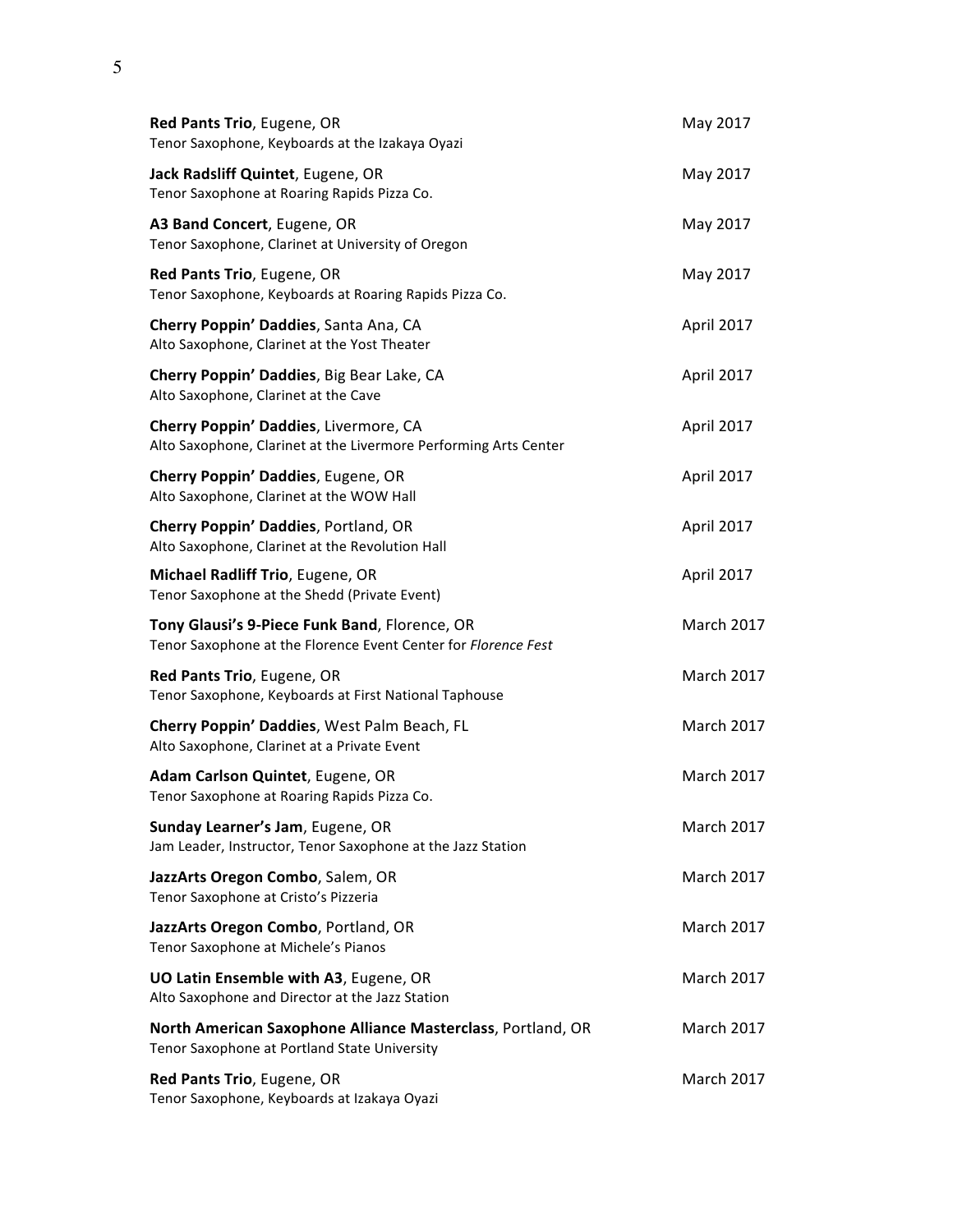| Jack Radsliff Sextet, Eugene, OR<br>Tenor Saxophone at the Jazz Station                                           | <b>March 2017</b> |
|-------------------------------------------------------------------------------------------------------------------|-------------------|
| Salsa Band (Pickup), Eugene, OR<br>Tenor, Alto, Soprano Saxophones at the Vet's Club                              | February 2017     |
| Sunday Learner's Jam, Eugene, OR<br>Jam Leader, Instructor, Tenor Saxophone at the Jazz Station                   | February 2017     |
| Red Pants Trio, Eugene, OR<br>Tenor Saxophone, Keyboards at Izakaya Oyazi                                         | February 2017     |
| Cherry Poppin' Daddies, Portland, OR<br>Alto Saxophone, Clarinet at the Revolution Hall                           | January 2017      |
| Red Pants Trio + 2, Eugene, OR<br>Tenor Saxophone, Keyboards at the Jazz Station                                  | February 2017     |
| Tony Glausi's 9 Piece Funk Band, Eugene, OR<br>Tenor Saxophone at Roaring Rapids Pizza Co.                        | February 2017     |
| Beta Collide: The Grammys, Eugene, OR<br>Tenor and Soprano Saxophones at the University of Oregon School of Music | February 2017     |
| Red Pants Trio, Eugene, OR<br>Tenor Saxophone, Keyboards at the University of Oregon EMU                          | February 2017     |
| Ryan Nason Quintet, Eugene, OR<br>Tenor Saxophone, Clarinet at the Jazz Station                                   | February 2017     |
| Sunday Learner's Jam, Eugene, OR<br>Jam Leader, Instructor, Tenor Saxophone at the Jazz Station                   | January 2017      |
| Cherry Poppin' Daddies, Miami, FL to Cozumel, Mexico<br>Alto Saxophone, Clarinet on Star Trek: the Cruise         | January 2017      |
| Cherry Poppin' Daddies, New York, NY<br>Alto Saxophone, Clarinet at the Iridium Jazz Club                         | January 2017      |
| Cherry Poppin' Daddies, Londonderry, NH<br>Alto Saxophone, Clarinet at the Tupelo Music Hall                      | January 2017      |
| Cherry Poppin' Daddies, Washington, D.C.<br>Alto Saxophone, Clarinet at the Hamilton                              | January 2017      |
| Cherry Poppin' Daddies, Sellersville, PA<br>Alto Saxophone, Clarinet at the Sellersville Theater                  | January 2017      |
| Cherry Poppin' Daddies, Annapolis, MD<br>Alto Saxophone, Clarinet at the Rams Head on Stage                       | January 2017      |
| Cherry Poppin' Daddies, Las Vegas, NV<br>Alto Saxophone, Clarinet at Silverton Casino                             | January 2017      |
| Kelly Kelso Quintet, Eugene, OR<br>Tenor Saxophone at Roaring Rapids Pizza                                        | December 2016     |
| Sunday Learner's Jam, Eugene, OR<br>Jam Leader, Instructor, Tenor Saxophone at the Jazz Station                   | December 2016     |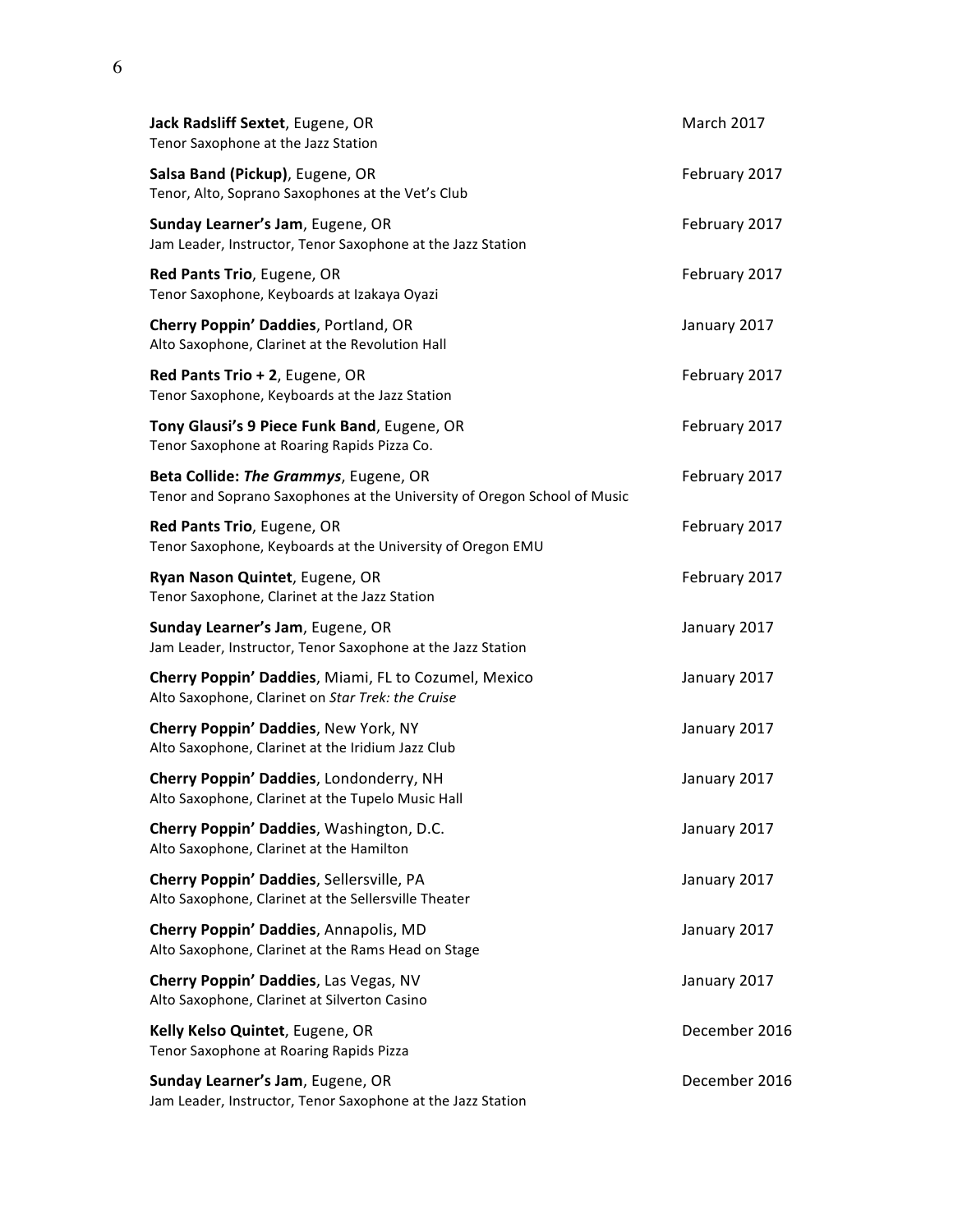| Kelly Kelso Quintet, Eugene, OR<br>Alto Saxophone at the Jazz Station                                                                                                                         | December 2016  |
|-----------------------------------------------------------------------------------------------------------------------------------------------------------------------------------------------|----------------|
| Joshua Hettwer Quintet Feat. Smooth Richards, Eugene, OR<br>Tenor and Alto Saxophones at the Jazz Station                                                                                     | December 2016  |
| Torrey Newhart's Obsidian Animals, Portland, OR<br>Tenor Saxophone, Clarinet at Turn, Turn, Turn                                                                                              | December 2016  |
| Red Pants Trio, Eugene, OR<br>Tenor Saxophone for Cascadia Wildlands Auction Party                                                                                                            | December 2016  |
| Eugene Composer's Big Band, Eugene, OR<br>Tenor Saxopohone, Flute at the Jazz Station                                                                                                         | December 2016  |
| A3: Something Civil Band, Eugene, OR<br>Tenor and Alto Saxophones at the Jazz Station                                                                                                         | December 2016  |
| Northwest Christian University Experience Christmas, Eugene, OR<br>Alto Saxophone at NCU's Morse Events Center                                                                                | December 2016  |
| Sandy Hackett's Rat Pack Christmas, Eugene, OR<br>Tenor Saxophone at the Hult Center                                                                                                          | November 2016  |
| Cherry Poppin' Daddies, Natick, MA<br>Alto Saxophone, Clarinet at the Crowne Plaza                                                                                                            | November 2016  |
| UO Latin Ensemble, Eugene, OR<br>Alto Saxophone and Band Leader for UO Salsa Libre Dance Group                                                                                                | November 2016  |
| Cherry Poppin' Daddies, Seattle, WA<br>Alto Saxophone, Clarinet at Dimitriou's Jazz Alley                                                                                                     | November 2016  |
| Torrey Newhart's Obsidian Animals, Eugene, OR<br>Tenor Saxophone, Clarinet at the Jazz Station                                                                                                | November 2016  |
| Sunday Learner's Jam, Eugene, OR<br>Jam Leader, Instructor, Tenor Saxophone at the Jazz Station                                                                                               | October 2016   |
| Cherry Poppin' Daddies, Reno, NV<br>Alto Saxophone, Clarinet at Grand Sierra Resort                                                                                                           | October 2016   |
| Adam Carlson Quintet, Eugene, OR<br>Tenor and Soprano Saxophones at the Jazz Station                                                                                                          | October 2016   |
| Emerald City Jazz Kings: In The Mood, Eugene, Corvallis, Florence, OR<br>Tenor Saxophone, Clarinet at the Shedd Institute, LaSelle's Stewart Center,<br>Florence Events Center (respectively) | October 2016   |
| Cherry Poppin' Daddies, Eugene, OR<br>Alto Saxophone, Clarinet at Erb Memorial Union                                                                                                          | October 2016   |
| Tony Glausi's 9-piece Funk Band, Eugene, OR<br>Tenor Saxophone at the Jazz Station                                                                                                            | September 2016 |
| Sunday Learner's Jam, Eugene, OR<br>Jam Leader, Instructor, Tenor Saxophone at the Jazz Station                                                                                               | September 2016 |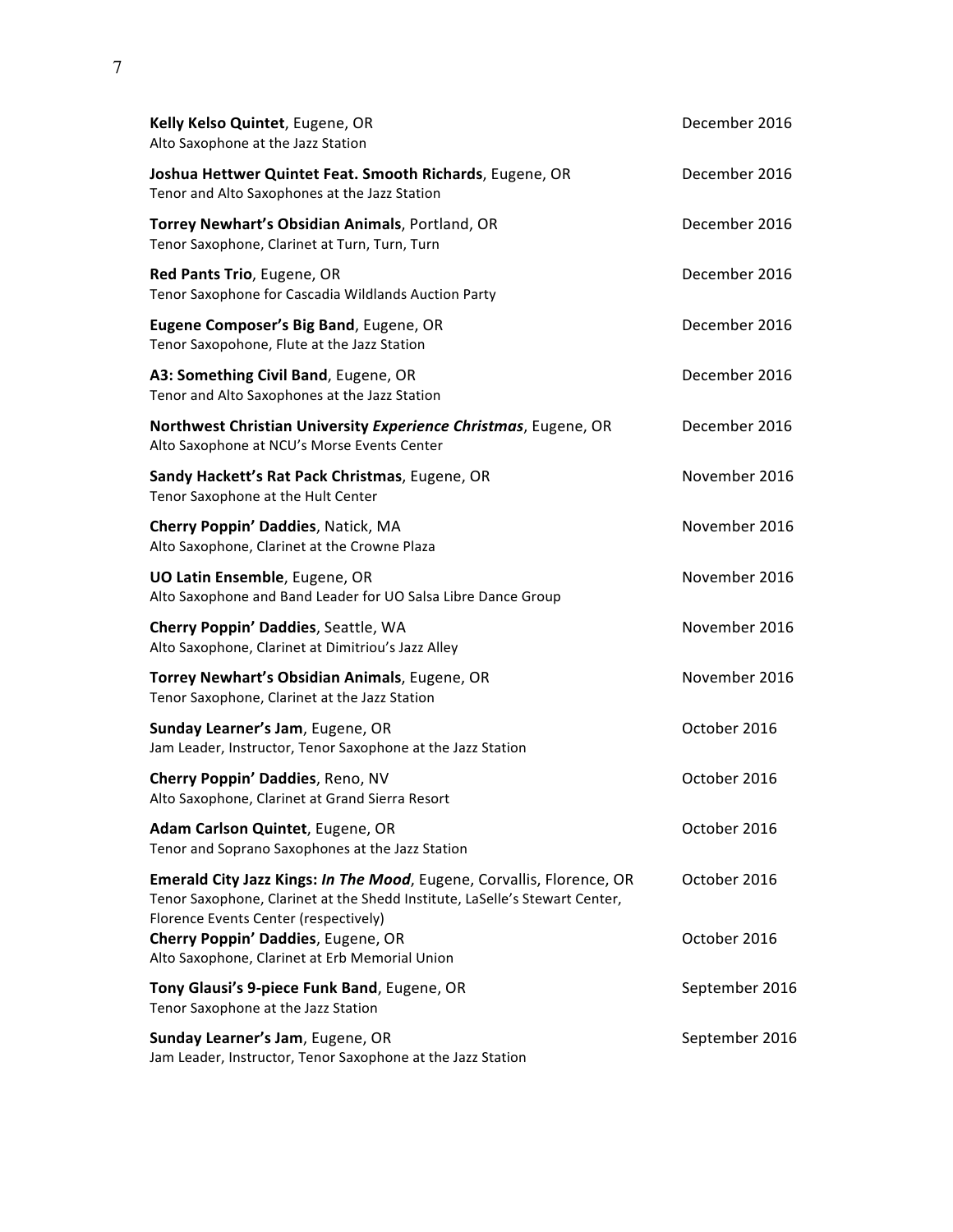| Torrey Newhart Quartet, Eugene, OR<br>Tenor Saxophone at Jordan Schnitzer Museum of Art                                              | September 2016   |
|--------------------------------------------------------------------------------------------------------------------------------------|------------------|
| Sean Peterson Esstet, Eugene, OR<br>Tenor Saxophone, Clarinet at Roaring Rapids Pizza Co.                                            | August 2016      |
| Jessika Smith Big Band, Portland, OR<br>Tenor Saxophone at the Montavilla Jazz Festival                                              | August 2016      |
| Oregon Festival of American Music: Ac-cent-tchu-ate the Positive,<br>Eugene, OR<br>Tenor Saxophone, Clarinet, at the Shedd Institute | August 2016      |
| Torrey Newhart's Obsidian Animals, Eugene, OR<br>Tenor Saxophone, Clarinet, at Roaring Rapids Pizza Co.                              | August 2016      |
| Oregon Festival of American Music: I'll Be Seeing You, Eugene, OR<br>Tenor Saxophone, Clarinet, at the Shedd Institute               | August 2016      |
| Torrey Newhart Duo, Bend, OR<br>Tenor Saxophone at the Franklin Crossing                                                             | August 2016      |
| Joshua Hettwer, Eugene, OR<br>Solo Tenor Saxophone at 5 <sup>th</sup> St. Public Market for a private party                          | August 2016      |
| Josh Deutsch's No Chairs Ensemble, Eugene, OR<br>Tenor Saxophone, Clarinet, for the Broadway House Concert Series                    | <b>July 2016</b> |
| Joshua Hettwer Quartet, Eugene, OR<br>Tenor Saxophone at Roaring Rapids Pizza Co.                                                    | <b>July 2016</b> |
| Joshua Hettwer Quartet, Eugene, OR<br>Tenor Saxophone at the Jazz Station                                                            | <b>July 2016</b> |
| Capital City Spectacular Orchestra, Salem, OR<br>Clarinet and Alto Saxophone at the Waterfront Park                                  | <b>July 2016</b> |
| Finish Line Band, Eugene, OR<br>Tenor Saxophone at 5 <sup>th</sup> Street Market for the Butte to Butte 5k and 10k                   | <b>July 2016</b> |
| Torrey Newhart's Obsidian Animals, Bend, OR<br>Tenor Saxophone and Clarinet at Broken Top Bottle Shop                                | <b>July 2016</b> |
| Torrey Newhart's Obsidian Animals, Bend, OR<br>Tenor Saxophone and Clarinet at Old Stone Church                                      | <b>June 2016</b> |
| Joshua Hettwer Quartet, Portland, OR<br>Tenor Saxophone at Lilis Albina City Park for the Good In the Hood Festival                  | June 2016        |
| Red Pants Trio, Eugene, OR<br>Tenor Saxophone at Roaring Rapids Pizza Co.                                                            | June 2016        |
| Sunday Learner's Jam, Eugene, OR<br>Jam Leader, Instructor, Tenor Saxophone at the Jazz Station                                      | June 2016        |
| New Hope Eugene Father's Day Services, Eugene, OR<br>Tenor Saxophone at New Hope Eugene                                              | June 2016        |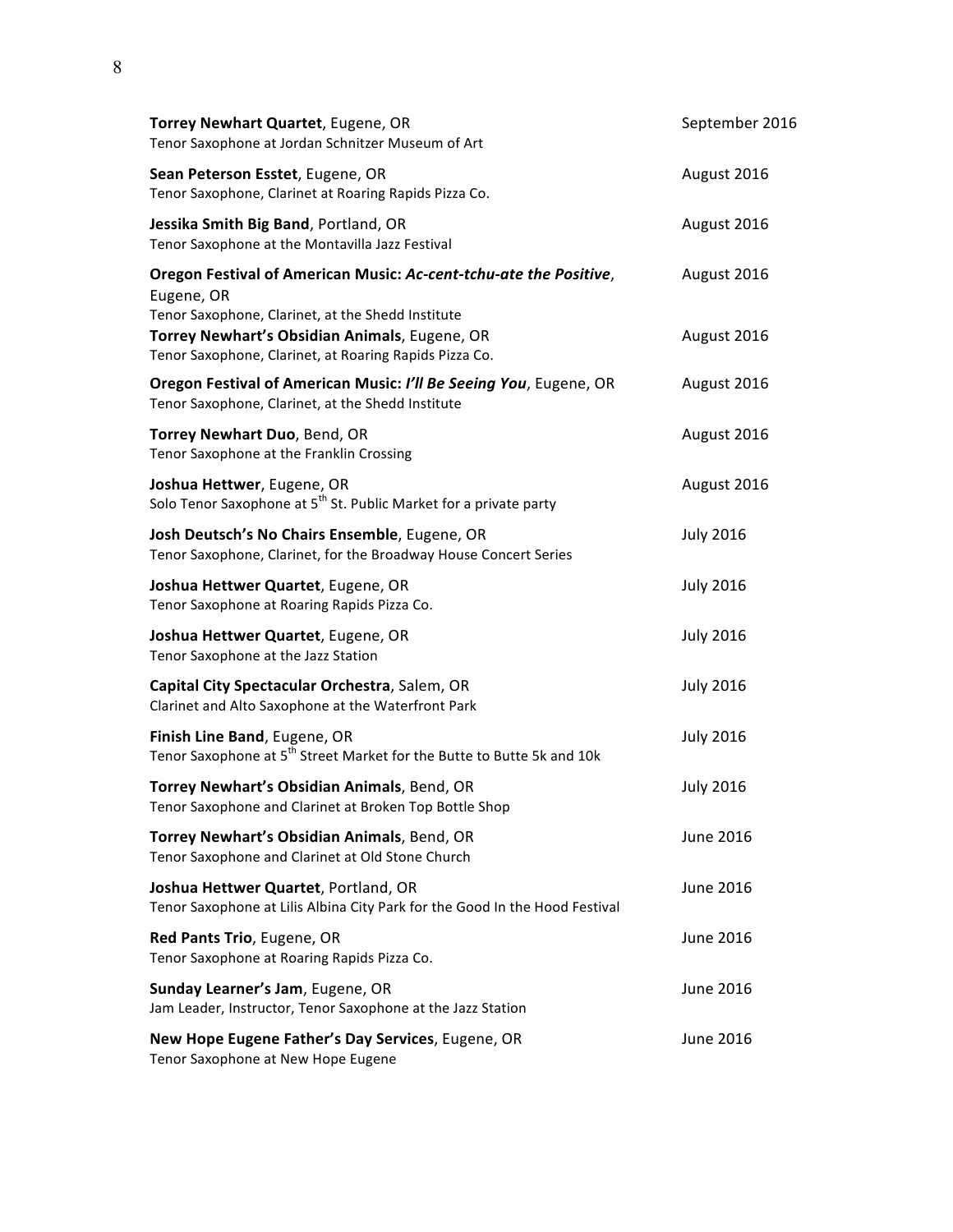| Lyle Hopkins Duo, Eugene, OR<br>Tenor Saxophone at the UO Clark Honor's College                                            | June 2016         |
|----------------------------------------------------------------------------------------------------------------------------|-------------------|
| David Blake Quartet, Eugene, OR<br>Tenor Saxophone at Roaring Rapids Pizza Co.                                             | June 2016         |
| Joshua Hettwer Quartet, Eugene, OR<br>Tenor Saxophone for UO Alumni Association Graduation Celebration                     | June 2016         |
| Torrey Newhart's Obsidian Animals, Eugene, OR<br>Tenor Saxophone and Clarinet at the Jazz Station                          | June 2016         |
| Jazz Arts Oregon Live CD Recording, Eugene, OR<br>Tenor Saxophone at the Jazz Station                                      | June 2016         |
| Inner Limits, Eugene, OR<br>Tenor Saxophone at the Saturday Market                                                         | May 2016          |
| Torrey Newhart Quintet, Eugene, OR<br>Tenor and Soprano Saxophones at the Broadway House                                   | May 2016          |
| Gabriel Davila Sextet, Eugene, OR<br>Tenor Saxophone at Roaring Rapids Pizza Co.                                           | May 2016          |
| <b>UO Latin Ensemble, Eugene, OR</b><br>Tenor Saxophone and Band Leader for UO Salsa Libre Dance Group                     | May 2016          |
| Eugene Composer's Big Band, Eugene, OR<br>Tenor Saxophone at Roaring Rapids Pizza Co.                                      | April 2016        |
| Gabriel Davila Quartet, Eugene, OR<br>Tenor Saxophone at the Erb Memorial Union Fishbowl                                   | April 2016        |
| Private Birthday Party, Eugene, OR<br>Tenor Saxophone at Eugene Elks Lodge                                                 | April 2016        |
| <b>Shadow and Light Reception Music, Eugene, OR</b><br>Tenor Saxophone at Aussen-Hull Hall                                 | April 2016        |
| Eugene Concert Orchestra: Shadow and Light, Eugene, OR<br>2 <sup>nd</sup> Clarinet and Bass Clarinet in Beall Concert Hall | April 2016        |
| All Sizes Fit Gala Music, Eugene, OR<br>Tenor Saxophone at the Jordan Schnitzer Museum of Art                              | April 2016        |
| Tony Glausi Funk Nonet, Eugene, OR<br>Tenor Saxophone at the Jazz Station                                                  | April 2016        |
| Easter Services, Eugene, OR<br>Tenor Saxophone at New Hope Eugene                                                          | <b>March 2016</b> |
| <b>UO Latin Ensemble, Eugene, OR</b><br>Tenor Saxophone and Band Leader for UO Salsa Libre Dance Group                     | <b>March 2016</b> |
| Beta Collide: The Grammys, Eugene, OR<br>Tenor Saxophone, Clarinet at the University of Oregon School of Music             | February 2016     |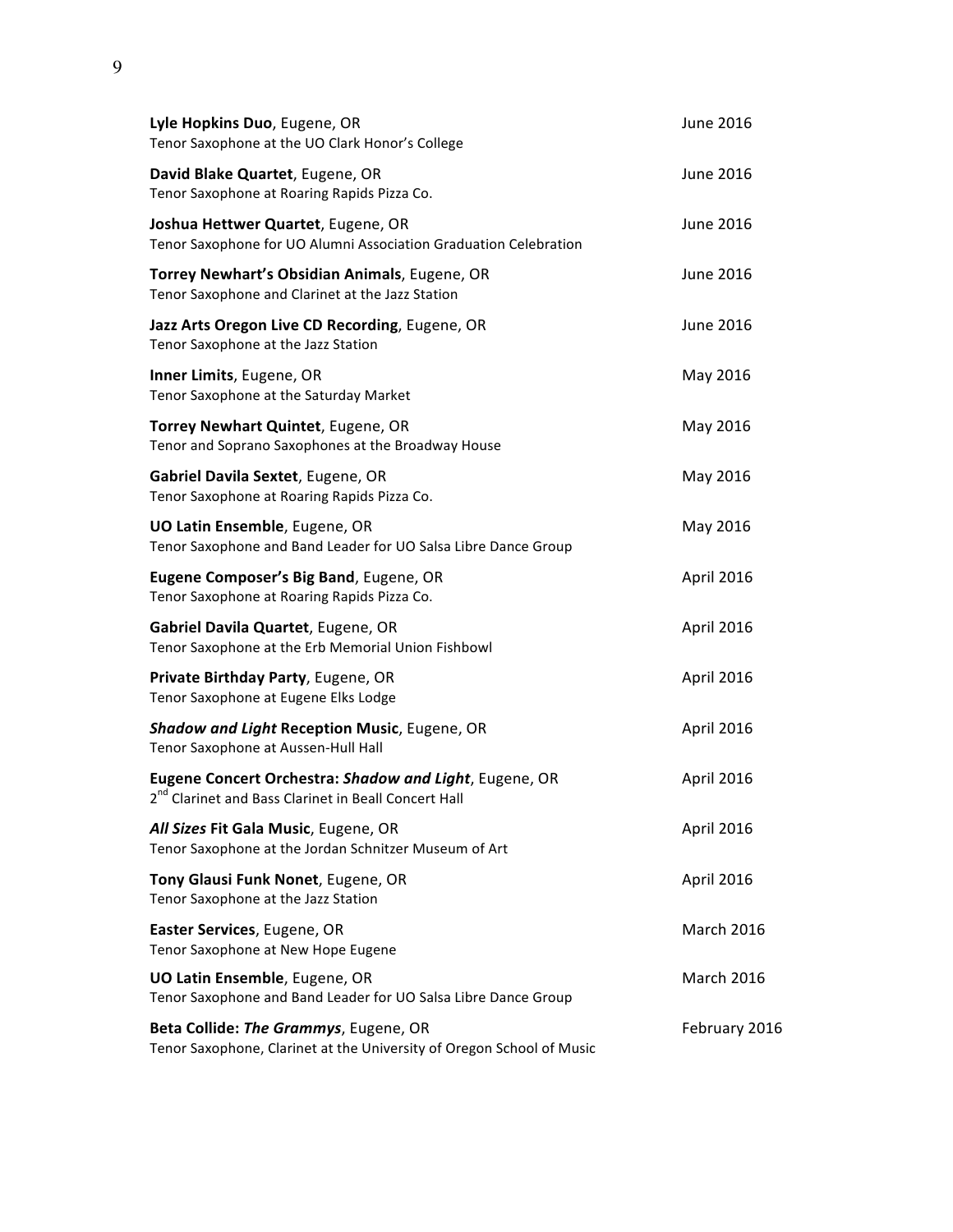| <b>Emerald City Jazz Kings: In The Mood, Eugene, Corvallis, Florence, OR</b><br>Tenor Saxophone, Clarinet at the Shedd Institute, LaSelle's Stewart Center,<br>Florence Events Center (respectively)<br>Michael Radliff Trio, Eugene, OR<br>Tenor Saxophone at the Club at Autzen for the Oregon Track Club Annual Dinner |
|---------------------------------------------------------------------------------------------------------------------------------------------------------------------------------------------------------------------------------------------------------------------------------------------------------------------------|
| House Band at Jazz Station Memorial Party, Eugene, OR<br>Tenor Saxophone at the Jazz Station                                                                                                                                                                                                                              |
| <b>Joshua Hettwer Quintet</b> , Eugene, OR<br>Alto Saxophone at the Erb Memorial Union for UO Cultural Forum Art<br>Exhibit                                                                                                                                                                                               |
| Tony Glausi Quintet CD Release Party, Eugene, OR                                                                                                                                                                                                                                                                          |

Tenor Saxophone at the Jazz Station

**Eugene Concert Orchestra: A Dickens of A Christmas, Eugene, OR** 2<sup>nd</sup> Clarinet, Tenor Saxophone at the Hult Center December 2015 **Gabriel Davila and Joshua Hettwer, Eugene, OR** Clarinet at the Jazz Station for the First Friday Artwalk December 2015 **A3 Band Concert: Swing Era Hits, Springfield, OR** Tenor Saxophone - Featured Artist The Wildish Theater November 2015 **Joshua Hettwer Quartet, Eugene, OR** Tenor Saxophone at the Nike Campus November 2015 **Lyle Hopkins Jazz Trio**, Eugene, OR Tenor Saxophone at the Hilton Eugene for the Association of Oregon Counties annual conference November 2015 **Red Pants Trio**, Eugene, OR Tenor Saxophone at Roaring Rapids Pizza Co. November 2015

January – February 2016

February 2016

January 2016

January 2016

January 2016

September 2015

September 2015

**Emerald City Jazz Kings: Goody Goody**, Eugene, Corvallis, Florence, OR Tenor Saxophone, Clarinet at the Shedd Institute, LaSelle's Stewart Center, Florence Events Center (respectively) October 2015

**Tony Glausi Nonet, Eugene, OR** Tenor Saxophone at the Jazz Station October 2015 A3 Faculty Showcase Concert, Springfield, OR Tenor Saxophone at Island Park September 2015 **Adam Carlson Quintet, Eugene, OR** Tenor Saxophone at the Jazz Station September 2015 **Michael Radliff and Joshua Hettwer, Eugene, OR** Tenor Saxophone at Oregon Wine Lab September 2015

**Red Pants Trio**, Eugene, OR Tenor Saxophone at Roaring Rapids Pizza Co.

**Red Pants Trio**, Eugene, OR Tenor Saxophone at Ninkasi Brewing Co.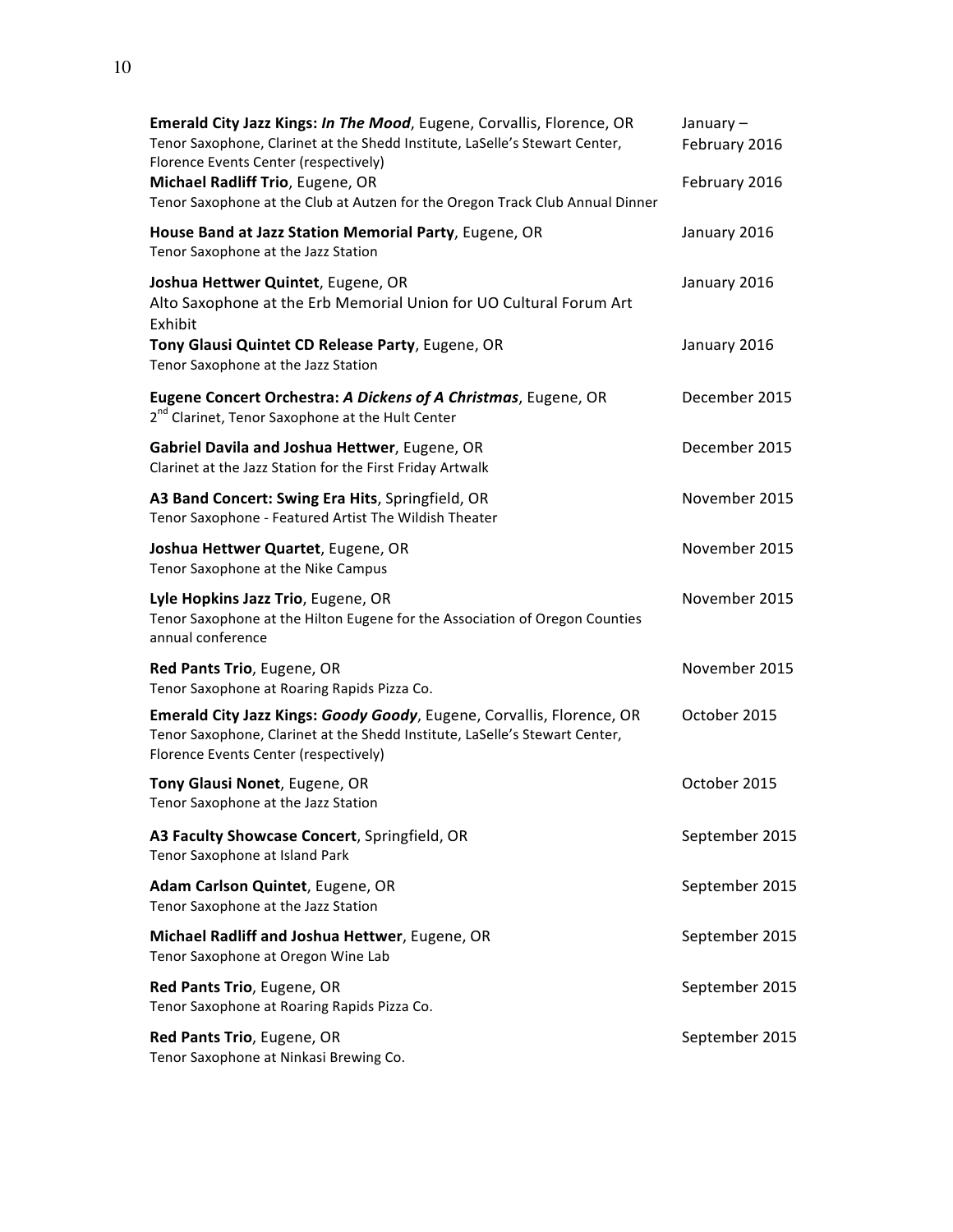| Red Pants Trio, Eugene, OR<br>Tenor Saxophone at 1 <sup>st</sup> National Taphouse                                                | September 2015   |
|-----------------------------------------------------------------------------------------------------------------------------------|------------------|
| Red Pants Trio, Eugene, OR<br>Tenor Saxophone at Roaring Rapids Pizza Co.                                                         | September 2015   |
| Siri Vik Band, Eugene, OR<br>Tenor Saxophone at Waterford Grand                                                                   | September 2015   |
| Torrey Newhart's New Sextet, Eugene, OR<br>Tenor Saxophone, Clarinet at the Jazz Station                                          | September 2015   |
| Joshua Hettwer Quartet, Folsom, CA<br>Tenor Saxophone performing for a wedding                                                    | August 2015      |
| Joshua Hettwer Quintet, Eugene, OR<br>Tenor Saxophone at the Jazz Station                                                         | August 2015      |
| Oregon Festival of American Music: Creole Love Call, Eugene, OR<br>Alto Saxophone, Clarinet, at the Shedd Institute               | August 2015      |
| Oregon Festival of American Music: Rhapsody in Blue, Eugene, OR<br>Alto Saxophone, Clarinet, Bass Clarinet at the Shedd Institute | August 2015      |
| Gabriel Davila Quartet, Eugene, OR<br>Tenor Saxophone at Roaring Rapids Pizza Co.                                                 | <b>July 2015</b> |
| Red Pants Trio, Eugene, OR<br>Tenor Saxophone at 1 <sup>st</sup> National Taphouse                                                | <b>July 2015</b> |
| Six Cents, Eugene, OR<br>Tenor Saxophone at Roaring Rapids Pizza Co.                                                              | <b>July 2015</b> |
| Torrey Newhart's New Sextet, Eugene, OR<br>Tenor Saxophone at Roaring Rapids Pizza Co.                                            | <b>July 2015</b> |
| A3 Student Composition Concert, Springfield, OR<br>Tenor Saxophone - Featured Artist at the Wildish Theater                       | June 2015        |
| Joshua Hettwer Quartet, Eugene, OR<br>Tenor Saxophone at Ford Alumni Center                                                       | June 2015        |
| Joshua Hettwer Quartet, Portland, OR<br>Tenor Saxophone at Lilis Albina City Park for the Good In the Hood Festival               | June 2015        |
| Michael Radliff Quartet, Eugene, OR<br>Tenor Saxophone for the Oakway Center Outdoor Concert Series                               | June 2015        |
| Michael Radliff Trio, Eugene, OR<br>Tenor Saxophone at The Loft                                                                   | June 2015        |
| Norma Fraser Band, Veneta, OR<br>Tenor Saxophone at Domaine Meriwether Winery                                                     | June 2015        |
| Red Pants Trio, Eugene, OR<br>Tenor Saxophone at 1 <sup>st</sup> National Taphouse                                                | June 2015        |
| Red Pants Trio, Eugene, OR<br>Tenor Saxophone at Roaring Rapids Pizza Co.                                                         | June 2015        |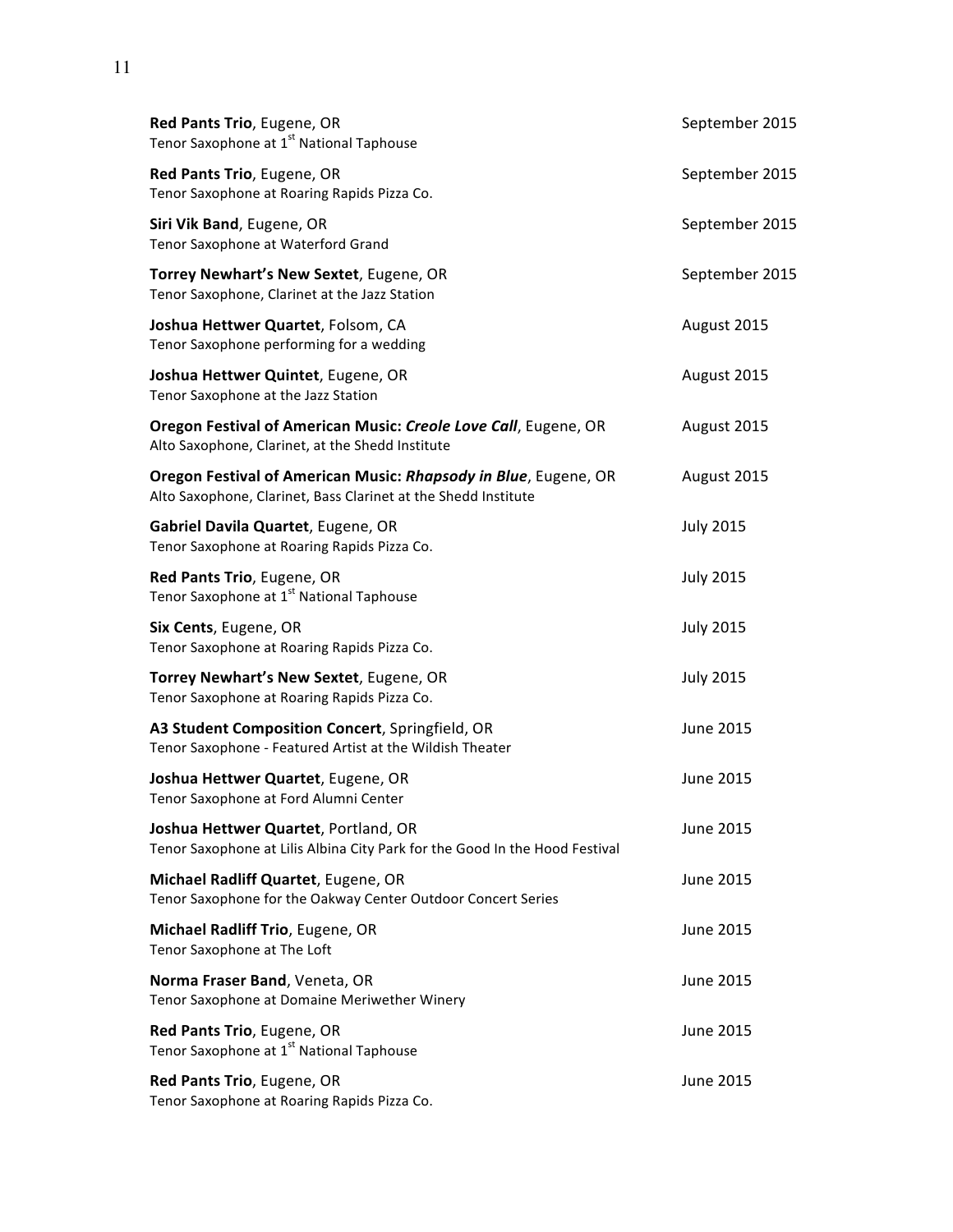| Sean Peterson Esstet CD Release Show, Eugene, OR<br>Tenor Saxophone at Roaring Rapids Pizza Co.                   | June 2015         |
|-------------------------------------------------------------------------------------------------------------------|-------------------|
| Tony Glausi Quintet, Eugene, OR<br>Tenor Saxophone at the Jazz Station                                            | June 2015         |
| Joshua Hettwer Quartet, Eugene, OR<br>Tenor Saxophone at the Jazz Station                                         | May 2015          |
| Joshua Hettwer Quintet, Eugene, OR<br>Tenor Saxophone at the Jazz Station                                         | May 2015          |
| Red Pants Trio, Eugene, OR<br>Tenor Saxophone at 1 <sup>st</sup> National Taphouse                                | May 2015          |
| Tony Glausi Quintet, Eugene, OR<br>Tenor Saxophone at the Willamette Valley Music Festival                        | May 2015          |
| Torrey Newhart's New Sextet, Eugene, OR<br>Tenor Saxophone, Clarinet at the Jazz Station                          | May 2015          |
| Gabriel Davila Quintet, Eugene, OR<br>Tenor Saxophone at University of Oregon School of Law                       | April 2015        |
| New Hope Eugene Easter Services, Eugene, OR<br>Tenor Saxophone at New Hope Eugene                                 | April 2015        |
| Red Pants Trio, Springfield, OR<br>Tenor Saxophone at the Springfield Public Library for the First Friday Artwalk | April 2015        |
| Tony Glausi Quintet, Eugene, OR<br>Tenor Saxophone at Roaring Rapids Pizza Co.                                    | April 2015        |
| Tony Glausi Quintet, Eugene, OR<br>Tenor Saxophone at the Jazz Station                                            | April 2015        |
| Jessika Smith Big Band, Eugene, OR<br>Tenor Saxophone at Roaring Rapids Pizza Co.                                 | <b>March 2015</b> |
| Beta Collide: The Grammys, Eugene, OR<br>Tenor Saxophone for the Broadway House Concert Series                    | February 2015     |
| Eugene Composer's Big Band, Eugene, OR<br>Tenor Saxophone at the Jazz Station                                     | February 2015     |
| Mardi Gras Dixieland Race Band, Eugene, OR<br>Clarinet at Oregon Wine Lab for the Mardi Gras 5k                   | February 2015     |
| Red Pants Trio, Salem, OR<br>Tenor Saxophone - Featured Artist with Blanchet Catholic School                      | February 2015     |
| Jazz Stations Member's New Years Eve Party, Eugene, OR<br>Tenor Saxophone at the Jazz Station                     | December 2015     |
| Eugene Composer's Big Band, Eugene, OR<br>Tenor Saxophone at the Jazz Station                                     | December 2014     |
| Joshua Hettwer Quintet, Eugene, OR<br>Tenor Saxophone at Roaring Rapids Pizza Co.                                 | December 2014     |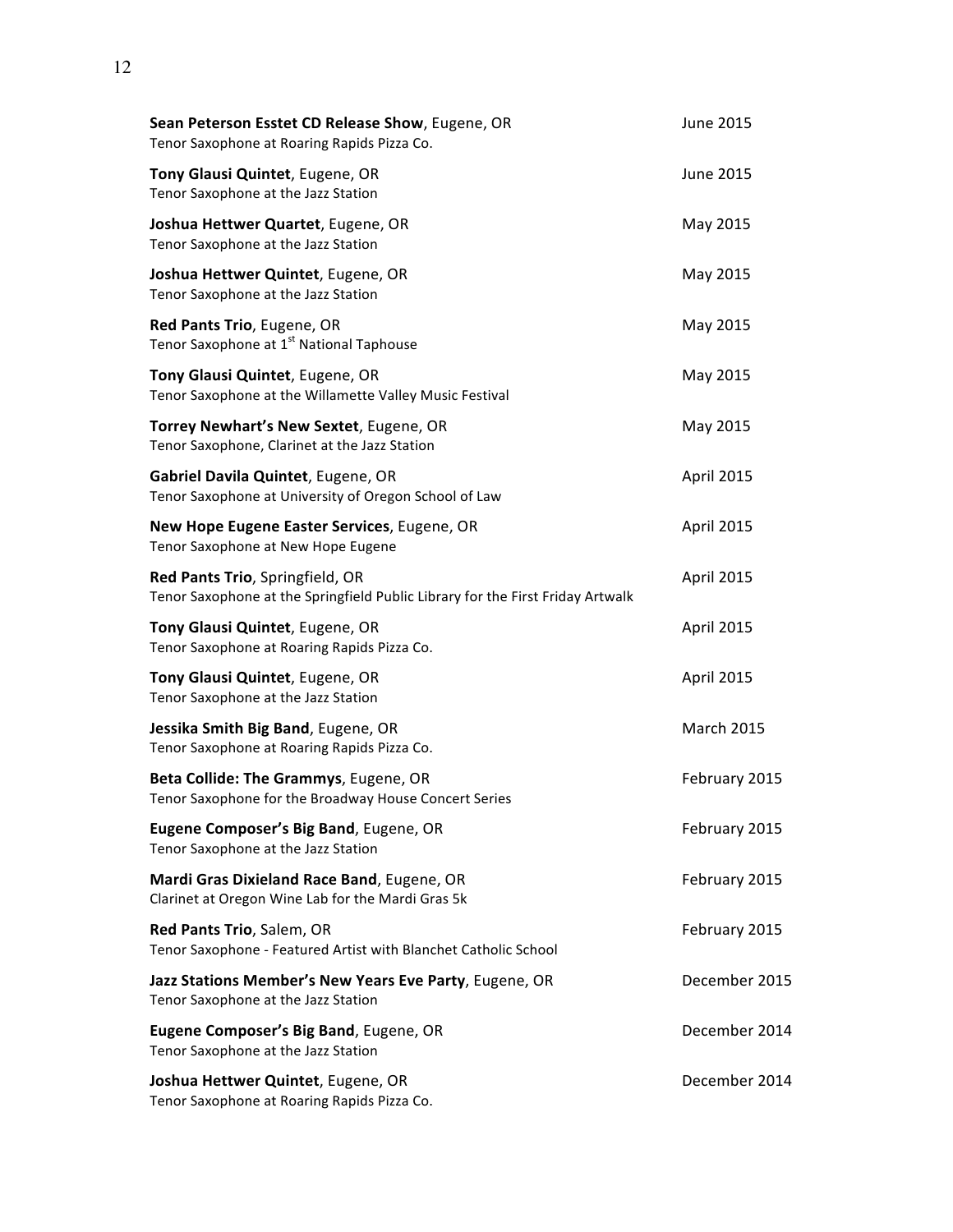| Michael Radliff Trio, Eugene, OR<br>Tenor Saxophone at The Loft                                                                        | December 2014    |
|----------------------------------------------------------------------------------------------------------------------------------------|------------------|
| Lyle Hopkins Jazz Trio, Eugene, OR<br>Tenor Saxophone at the Hilton Eugene for the Association of Oregon Counties<br>annual conference | November 2014    |
| Point of Departure, Eugene, OR<br>Tenor Saxophone at Oveissi & Co. for a Lane Arts Council Meeting                                     | November 2014    |
| Red Pants Trio, Eugene, OR<br>Tenor Saxophone at Roaring Rapids Pizza Co.                                                              | November 2014    |
| Thoroughly Modern Millie, Eugene, OR<br>Tenor Saxophone, Clarinet at South Eugene High School                                          | November 2014    |
| Tony Glausi Quintet, Eugene, OR<br>Tenor Saxophone at the Jazz Station                                                                 | November 2014    |
| Michael Radliff Trio, Eugene, OR<br>Tenor Saxophone at The Loft                                                                        | October 2014     |
| Red Pants Trio, Springfield, OR<br>Tenor Saxophone at the Springfield Public Library for the First Friday Artwalk                      | October 2014     |
| Tony Glausi Quintet, Eugene, OR<br>Tenor Saxophone for the Broadway House Concert Series                                               | October 2014     |
| Jazz Group for Memorial Service, Salem, OR<br>Tenor Saxophone at St. Paul's Church                                                     | September 2014   |
| Joshua Hettwer Trio, Salem, OR<br>Tenor Saxophone at Private Residence                                                                 | September 2014   |
| St. Mary's Oktoberfest Church Service, Mt. Angel, OR<br><b>Trumpet - Featured Soloist</b>                                              | September 2014   |
| Joshua Hettwer Quintet, Eugene, OR<br>Tenor Saxophone at the Jazz Station                                                              | August 2014      |
| Michael Radliff Quintet, Eugene, OR<br>Tenor Saxophone at Silvan Ridge Winery                                                          | August 2014      |
| Sean Peterson and Laura Kemp Wedding Band, Eugene, OR<br>Clarinet at the Campbell House Inn and Restaurant                             | August 2014      |
| Eugene Composer's Big Band, Eugene, OR<br>Tenor Saxophone at the Jazz Station                                                          | <b>July 2014</b> |
| Eugene Composer's Big Band, Eugene, OR<br>Tenor Saxophone at Roaring Rapids Pizza Co.                                                  | <b>July 2014</b> |
| Michael Radliff Quintet, Eugene, OR<br>Tenor Saxophone at the Jordan Schnitzer Museum of Art                                           | <b>July 2014</b> |
| Michael Radliff Quintet, Eugene, OR<br>Tenor Saxophone for the Oakway Center Outdoor Concert Series                                    | <b>July 2014</b> |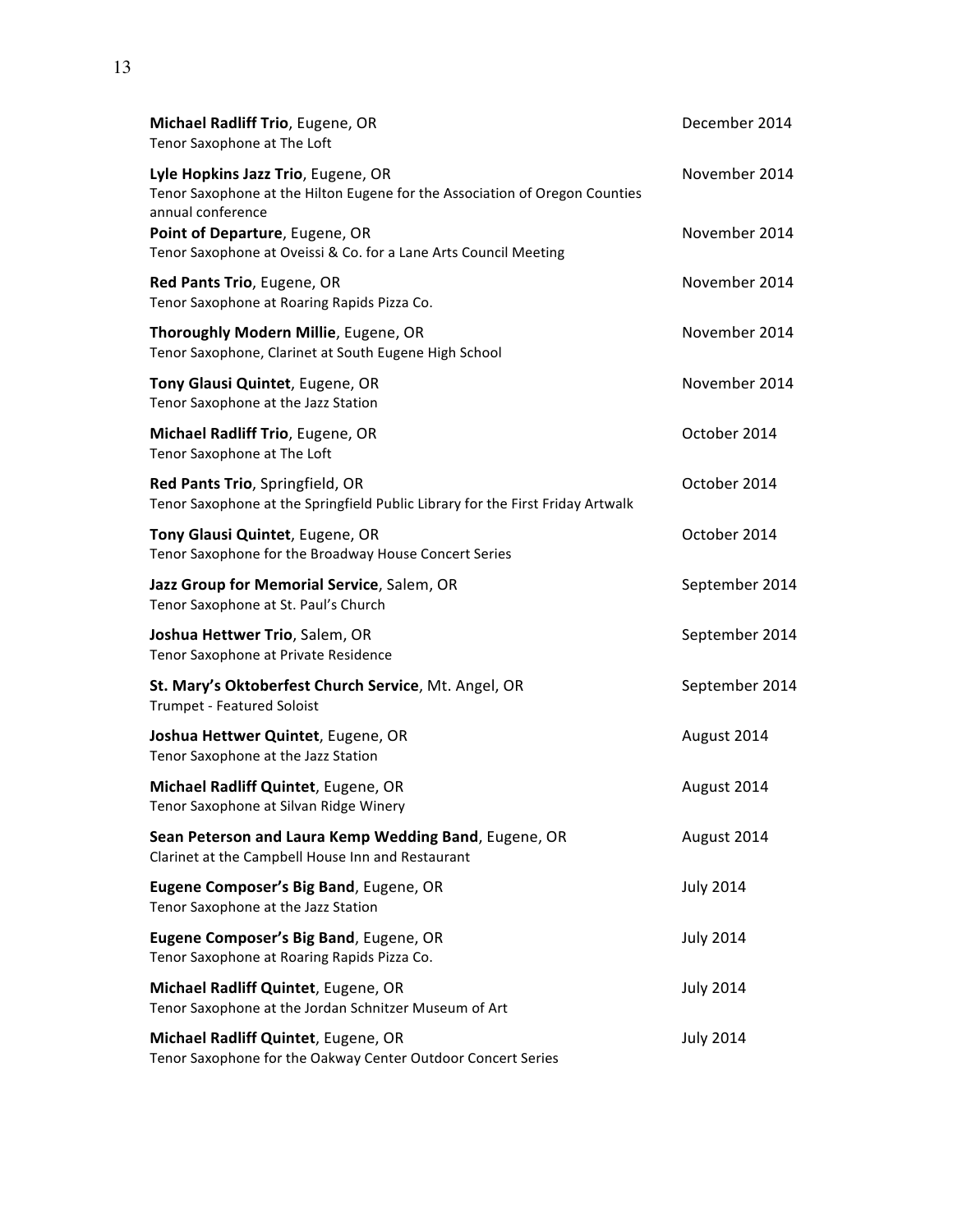| Red Pants Trio, Eugene, OR<br>Tenor Saxophone at 1 <sup>st</sup> National Taphouse                                          | <b>July 2014</b>        |
|-----------------------------------------------------------------------------------------------------------------------------|-------------------------|
| Red Pants Trio, Eugene, OR<br>Alto and Tenor Saxophones at Off the Waffle, weekly performances for 13 weeks                 | February - June<br>2014 |
| Red Pants Trio, Eugene, OR<br>Tenor Saxophone at 1 <sup>st</sup> National Taphouse                                          | June 2014               |
| Derick Thomas Quintet, Eugene, OR<br>Tenor Saxophone at the Jazz Station                                                    | May 2014                |
| Eugene Composer's Big Band, Eugene, OR<br>Baritone Saxophone at the Jazz Station                                            | May 2014                |
| Bob Newhart Big Band, Canyonville, OR<br>Tenor Saxophone at Seven Feathers Casino for Bob Newhart's Comedy Tour             | April 2014              |
| Fiddler on the Roof, Cottage Grove, OR<br>Clarinet for the Cottage Grove Community Theater                                  | <b>March 2014</b>       |
| Eugene Composer's Big Band, Eugene, OR<br>Tenor Saxophone at the Jazz Station                                               | February 2014           |
| Orchestra NEXT, Eugene, OR<br>2 <sup>nd</sup> Clarinet, Eb Clarinet - Rimsky-Korsakov's Scheherezade with the Eugene Ballet | February 2014           |
| Tony Glausi Sextet, Eugene, OR<br>Tenor Saxophone at the Jazz Station                                                       | January 2014            |
| Orchestra NEXT, Eugene, OR<br>2 <sup>nd</sup> Clarinet - Tchaikovsky's Nutcracker with the Eugene Ballet                    | December 2013           |
| Yama Yama's Open Session, Eugene, OR<br>Alto Saxophone at Granary Pizza                                                     | December 2013           |
| Six Cents, Eugene, OR<br>Alto Saxophone at the Jazz Station                                                                 | November 2013           |
| Tōsh, Eugene, OR<br>Alto Saxophone at Off The Waffle                                                                        | November 2013           |
| Eugene Composer's Big Band, Eugene, OR<br>Tenor Saxophone at the Jazz Station                                               | October 2013            |
| Tony Glausi Quintet, Eugene, OR<br>Tenor Saxophone at the Jazz Station                                                      | October 2013            |
| Tony Glausi Quintet, Eugene, OR<br>Tenor Saxophone for the Broadway House Concert Series                                    | October 2013            |
| Salem Chamber Orchestra, Salem, OR<br>2 <sup>nd</sup> Clarinet at Willamette University                                     | September 2013          |
| Eugene Composer's Big Band, Eugene, OR<br>Tenor 2 at the Jazz Station                                                       | August 2013             |
| Jazz Group for Memorial Service, Salem, OR<br>Tenor Saxophone at St. Paul's Church                                          | June 2013               |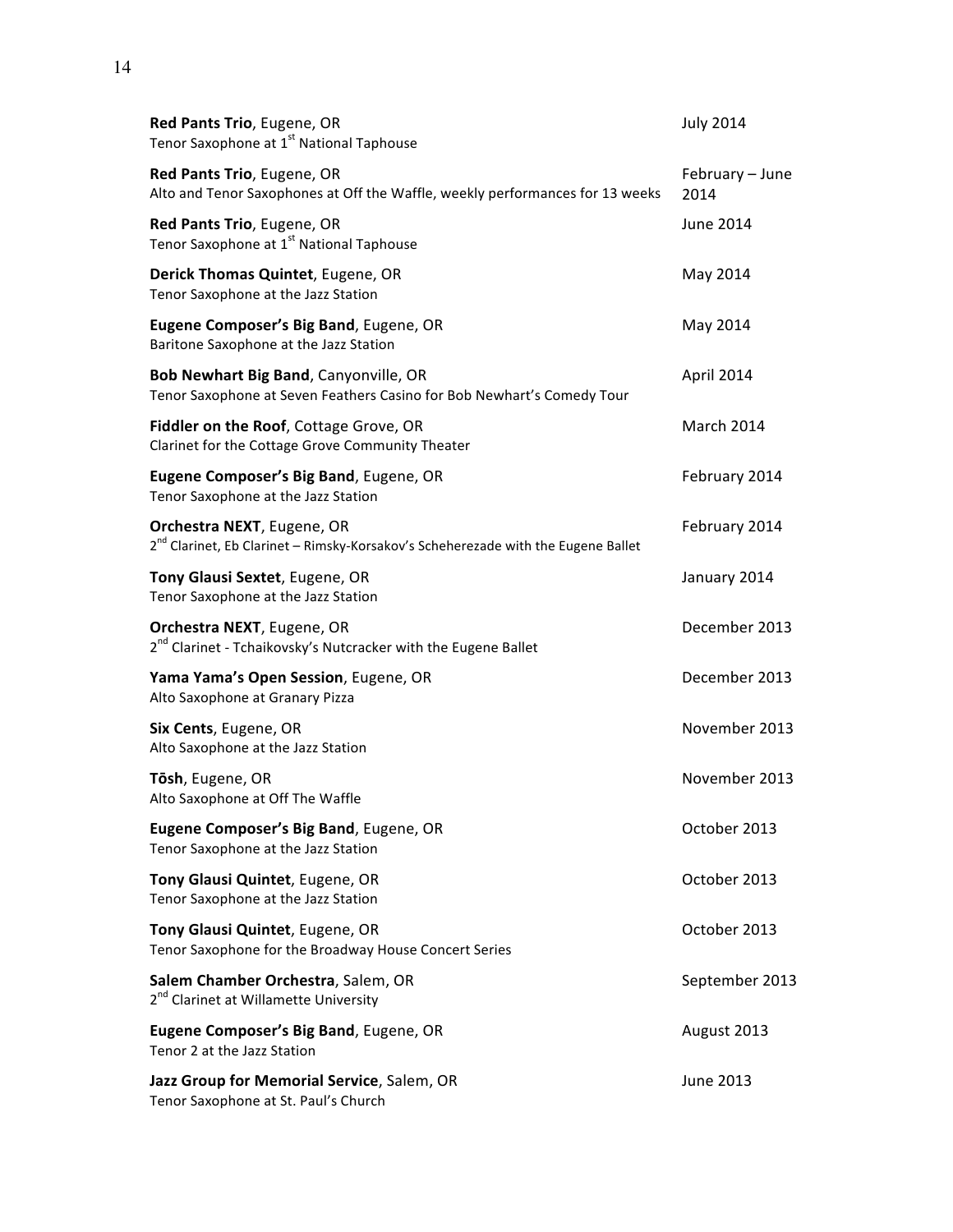| Avenue Q, Eugene, OR<br>Alto Saxophone, Clarinet, Flute with the Oregon Contemporary Theater                                                                                                                                   | April - May 2013  |
|--------------------------------------------------------------------------------------------------------------------------------------------------------------------------------------------------------------------------------|-------------------|
| Hettwer and Sons Trio, Salem, OR<br>Tenor Saxophone - Featured Artist with Blanchet Catholic School                                                                                                                            | <b>March 2013</b> |
| Orchestra NEXT, Eugene, OR<br>2 <sup>nd</sup> Clarinet at the Hult Center - Tchaikovsky's Nutcracker with the Eugene Ballet                                                                                                    | December 2012     |
| <b>UNIVERSITY PERFORMANCE EXPERIENCE</b>                                                                                                                                                                                       |                   |
| Oregon Jazz Ensemble - Alto Saxophone, Tenor Saxophone, Clarinet,                                                                                                                                                              | $2011 - 2017$     |
| Flute, Bass Clarinet<br><b>University of Oregon Jazz Combos:</b><br>JazzArts Oregon Combo - Combo #1 (2014-17)<br>$\bullet$<br>Six Cents - Combo #1 (2013-14)<br>Combo #2 (2012-13)<br>Denny's Grand Slam - Combo #3 (2011-12) | $2011 - 2017$     |
| University of Oregon Symphony Orchestra - Clarinet, Bass Clarinet                                                                                                                                                              | $2011 - 15$       |
| University of Oregon Wind Ensemble - Clarinet                                                                                                                                                                                  | $2011 - 12$       |
| <b>COMPOSITIONS</b>                                                                                                                                                                                                            |                   |
| <b>Please</b> for Lead Sheet                                                                                                                                                                                                   | 2017              |
| Where Did All of these Chicago Cubs Fans Come From? for Jazz Sextet                                                                                                                                                            | 2016              |
| Gobbledygook for funk nonet                                                                                                                                                                                                    | 2016              |
| The Mountain Lead Sheet                                                                                                                                                                                                        | 2016              |
| In Color Lead Sheet                                                                                                                                                                                                            | 2016              |
| Levitation Lead Sheet                                                                                                                                                                                                          | 2016              |
| Above the Clouds Lead Sheet                                                                                                                                                                                                    | 2016              |
| San Jose Lead Sheet                                                                                                                                                                                                            | 2016              |
| <b>Interlude Music For Jazz Sextet</b>                                                                                                                                                                                         | 2016              |
| <b>Matisse For Jazz Sextet</b>                                                                                                                                                                                                 | 2015              |
| <b>Denial For Jazz Nonet</b>                                                                                                                                                                                                   | 2015              |
| <b>Ancient Spot Lead Sheet</b>                                                                                                                                                                                                 | 2015              |
| <b>Nothing Lead Sheet</b>                                                                                                                                                                                                      | 2014              |
| Dirty Sock Blues For Jazz Sextet                                                                                                                                                                                               | 2014              |
| Clarinet Etudes used for the Salem-Keizer All-City Honor Band Auditions<br>Etude #4, Etude #5                                                                                                                                  | 2014              |
| The Guillotine For Jazz Sextet                                                                                                                                                                                                 | 2013              |
| Packed Away For Jazz Sextet                                                                                                                                                                                                    | 2013              |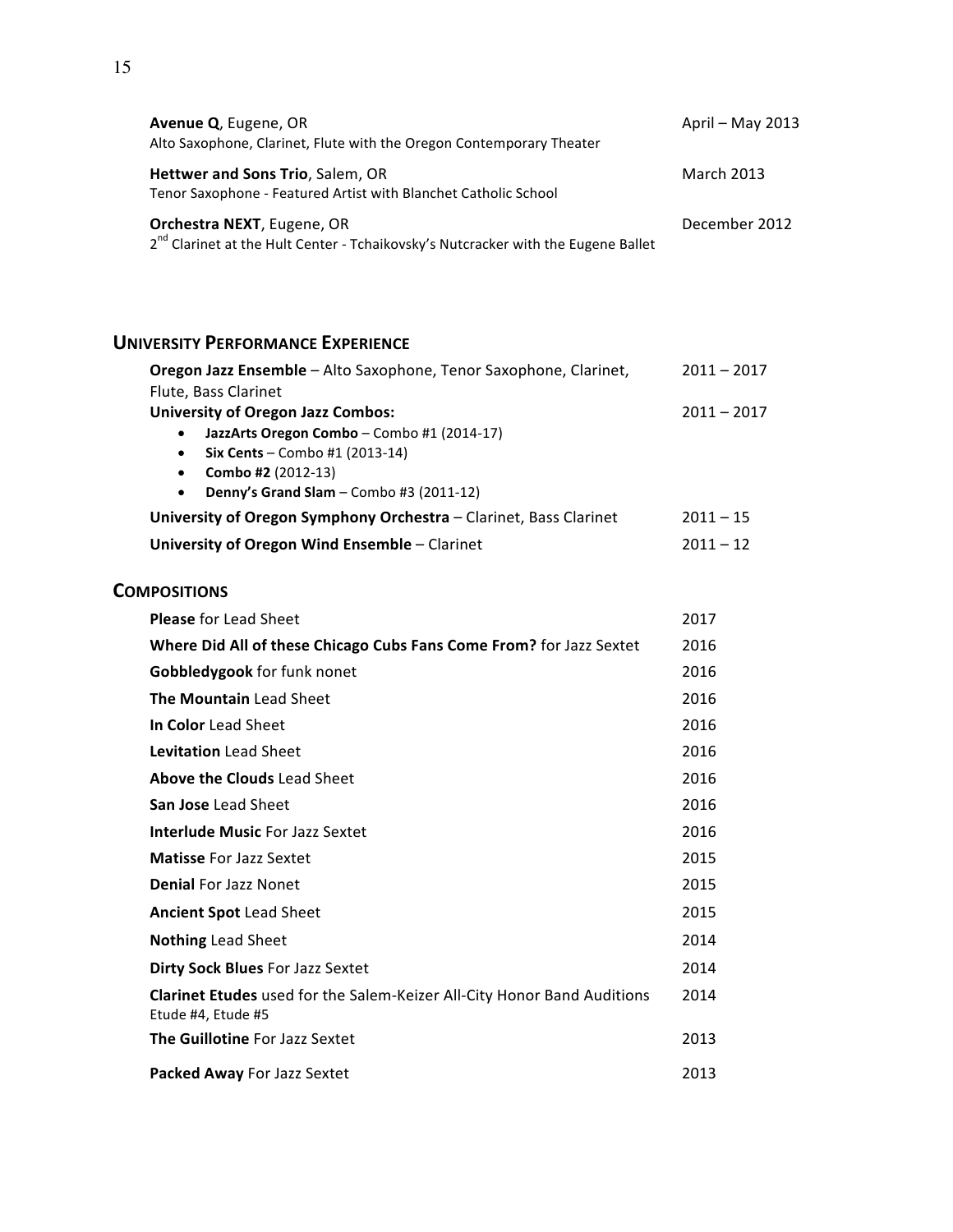| <b>ARRANGEMENTS</b> |
|---------------------|
|---------------------|

| Caravan - Juan Tizol<br>For Dixieland Band                                              | 2017 |
|-----------------------------------------------------------------------------------------|------|
| <b>Just a Closer Walk With Thee - Traditional</b><br><b>For Dixieland Band</b>          | 2017 |
| <b>Amazing Grace - Traditional</b><br><b>For Dixieland Band</b>                         | 2017 |
| I'll Fly Away - Traditional<br><b>For Dixieland Band</b>                                | 2017 |
| Tsubasa wo Kudasai - Traditional Japanese<br>For Jazz Sextet                            | 2017 |
| <b>Akatonbo</b> – Traditional Japanese<br>For Jazz Sextet                               | 2017 |
| Arirang - Traditional Korean<br>For Jazz Sextet                                         | 2017 |
| <b>Quitate la Mascara – Oscar Deleon</b><br>For Salsa Band                              | 2017 |
| Kate Song - Walter Smith III<br>For Big Band                                            | 2017 |
| I'm a Sentimental Dude (In a Sentimental Mood) - Duke Ellington<br>For Jazz Quintet     | 2016 |
| You Know What it is (What is this Thing Called Love?) - Cole Porter<br>For Jazz Quintet | 2016 |
| Your Body, My Soul (Body and Soul) - Johnny Green<br>For Jazz Quartet                   | 2016 |
| Perfidia - Alberto Domínguez                                                            | 2016 |
| For Salsa Band                                                                          |      |
| La Murga de Panama - Willie Colon, Hector Lavoe<br>For Salsa Band                       | 2016 |
| <b>Guantanamera</b> – Pete Seeger<br>For Salsa Band                                     | 2016 |
| <b>Amor Artificial - Ray Barretto</b><br>For Salsa Band                                 | 2016 |
| And I Love Her - John Lennon, Paul McCartney<br>For Salsa Band                          | 2016 |
| Tico Tico - Zequinha Abreu<br>For Salsa Band                                            | 2016 |
| #ily (I Love You) - Cole Porter<br>For Jazz Sextet                                      | 2016 |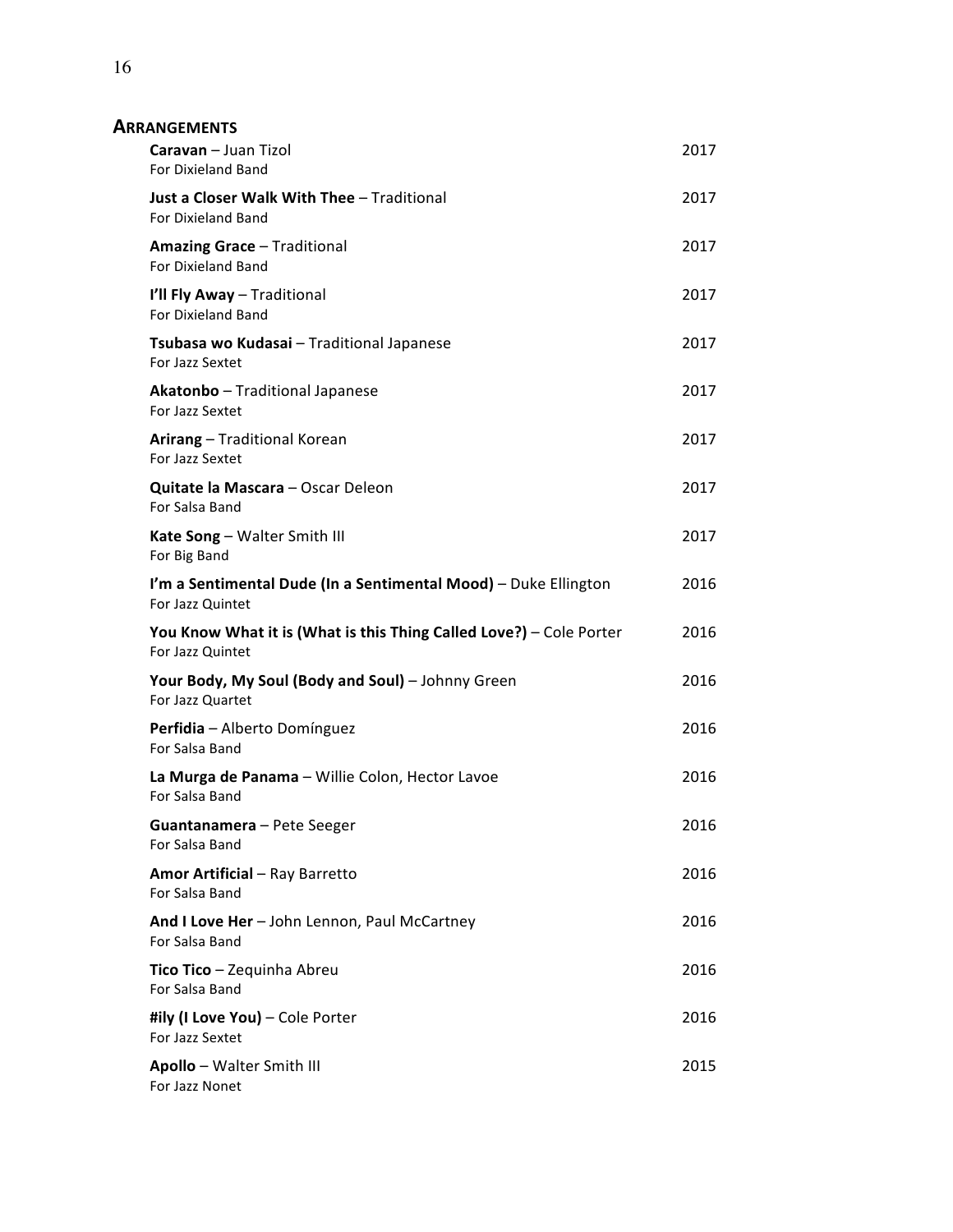| <b>Boplicity</b> - Miles Davis and Gil Evans<br>For Jazz Nonet                                                                                                                                                                                                                                                                                                     | 2015 |
|--------------------------------------------------------------------------------------------------------------------------------------------------------------------------------------------------------------------------------------------------------------------------------------------------------------------------------------------------------------------|------|
| <b>Cherokee</b> - Ray Noble<br>For Jazz Sextet                                                                                                                                                                                                                                                                                                                     | 2015 |
| <b>Greene</b> - Walter Smith III<br>For Jazz Nonet                                                                                                                                                                                                                                                                                                                 | 2015 |
| Caravan - Juan Tizol and Duke Ellington<br>For Jazz Quartet                                                                                                                                                                                                                                                                                                        | 2014 |
| Chelsea Bridge - Billy Strayhorn<br>For Jazz Quartet                                                                                                                                                                                                                                                                                                               | 2014 |
| <b>Cousin Mary - John Coltrane</b><br>For Jazz Sextet                                                                                                                                                                                                                                                                                                              | 2014 |
| Curly - Jon Hamar<br>For Jazz Quartet                                                                                                                                                                                                                                                                                                                              | 2014 |
| It Could Happen To You - Jimmy Van Heusen<br>For Jazz Nonet                                                                                                                                                                                                                                                                                                        | 2014 |
| Lazy Bird - John Coltrane<br>For Jazz Quartet                                                                                                                                                                                                                                                                                                                      | 2014 |
| Nica's Dream - Horace Silver<br>For Jazz Big Band                                                                                                                                                                                                                                                                                                                  | 2014 |
| You and the Night and the Music - Arthur Schwartz<br>For Jazz Quartet                                                                                                                                                                                                                                                                                              | 2014 |
| <b>TRANSCRIPTIONS</b><br>For Idit Shner's Performance of Far Cry<br>Ode to Charlie Parker - Jaki Byard<br>$\bullet$<br>Mrs. Parker of K.C. (Bird's Mother) - Jaki Byard<br>$\bullet$<br>It's Magic - Jule Styne, Arr. Dolphy<br>$\bullet$<br>Miss Ann - Eric Dolphy<br>٠<br>Far Cry - Eric Dolphy<br>Left Alone - Mal Waldron, Arr. Dolphy<br>Serene - Eric Dolphy | 2017 |
| Blues on My Mind - Blue Mitchell - Blues on My Mind                                                                                                                                                                                                                                                                                                                | 2017 |
| Bean Stalkin' - Coleman Hawkins - Live                                                                                                                                                                                                                                                                                                                             | 2017 |
| For Brian McWhorter's Go Crazy<br><b>Purple Rain - Prince</b><br>$Kiss - Prince$<br>Let's Go Crazy - Prince                                                                                                                                                                                                                                                        | 2016 |

• **When Doves Cry** - Prince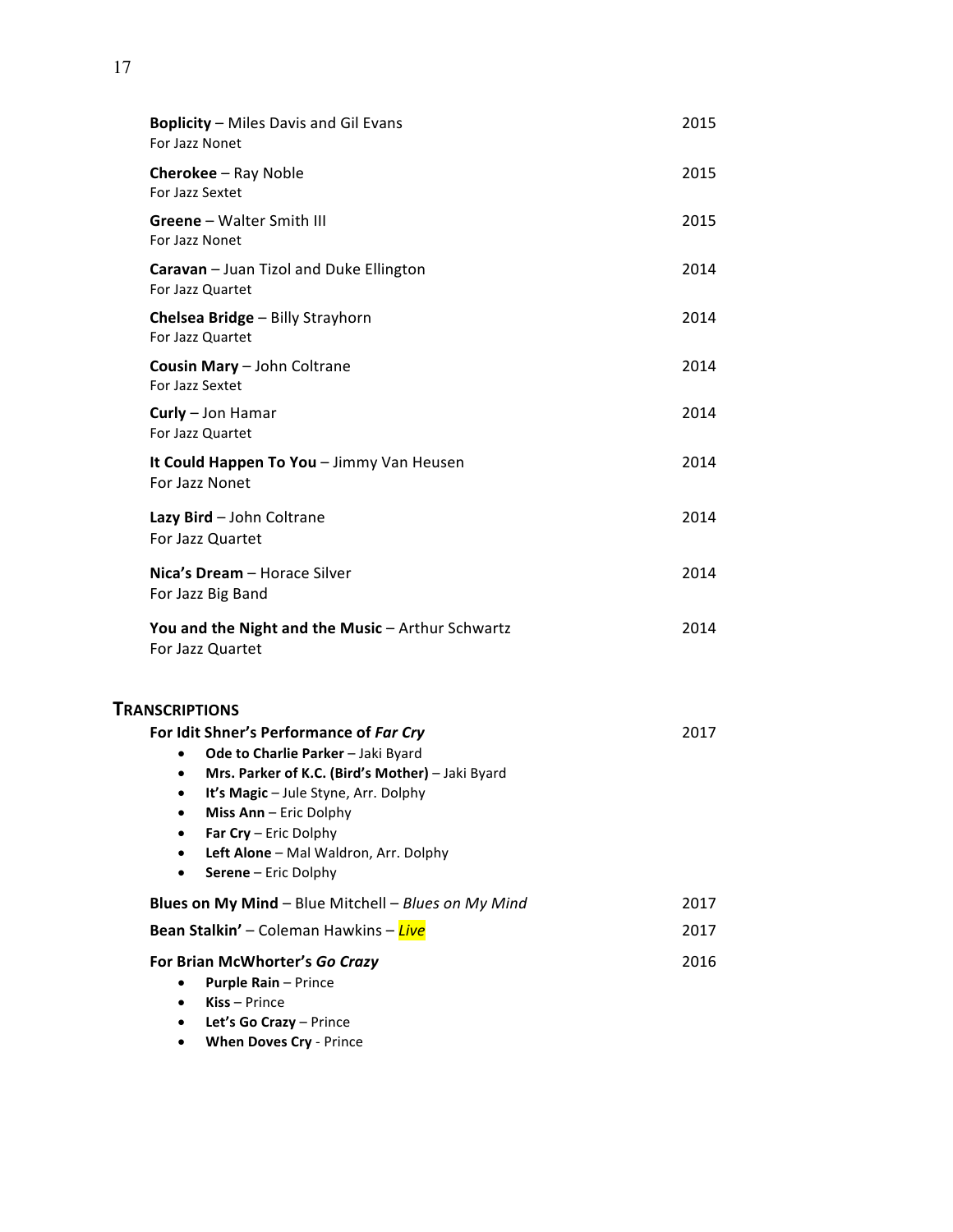#### For Beta Collide's The Grammys Show

- **Joe** Alabama Shakes (2017)
- **Stressed Out** 21 Pilots (2017)
- Life on Mars? David Bowie (2016)
- **•** The Hamilton Mixtape Lin-Manuel Miranda (2016)
- **Odds and Ends** Bob Dylan (2016)
- **See You Again** Wiz Khalifa (2016)
- **Ex's and Oh's** Elle King (2016)
- **Stay With Me** Sam Smith (2015)

| For Orchestra NEXT's Production of The Great Gatsby With the Eugene | $2015 - 16$ |
|---------------------------------------------------------------------|-------------|
| Ballet                                                              |             |

- **Alligator Tail Drag** Wynton Marsalis
- Oh, But on the Third Day Wynton Marsalis
- **Indelible & Nocturnal** Wynton Marsalis

| Apollo - Walter Smith III - Still Casual                                          | 2015 |
|-----------------------------------------------------------------------------------|------|
| <b>Greene</b> – Walter Smith III – Still Casual                                   | 2015 |
| <b>A Voice Through the Door</b> – Conrad Herwig – A <i>Voice Through the Door</i> | 2014 |
| <b>Traceless Moon</b> – Conrad Herwig – A Voice Through the Door                  | 2014 |
| <b>Fine Shape</b> – Frank Rosolino – Frank Rosolino Quintet                       | 2014 |
| <b>They Say</b> – Edward Heyman/Paul Mann/Stephen Weiss – Frank Rosolino Quintet  | 2014 |

#### **DISCOGRAPHY**

| 2016<br>Shadow and Light - Eugene Concert Orchestra<br>One Dimensional Man - Tony Glausi's 9-piece Funk Band<br>2016<br>2016<br><b>Familia</b> – Gabriel Davila<br>2016<br>Sound in Sight - Torrey Newhart's Obsidian Animals<br>2015<br><b>Identity Crisis - Tony Glausi</b><br>Tricks of Light - Jessika Smith<br>2015<br>2015<br>Let It Show - Sean Peterson Esstet<br>2014<br><b>Tōsh</b> – Tōsh<br><b>Square One - Red Pants Trio</b><br>2014<br>All About Love - Puff Puff Beer<br>2014 | <b>Migration Patterns - Jack Radsliff</b> | 2017 |
|-----------------------------------------------------------------------------------------------------------------------------------------------------------------------------------------------------------------------------------------------------------------------------------------------------------------------------------------------------------------------------------------------------------------------------------------------------------------------------------------------|-------------------------------------------|------|
|                                                                                                                                                                                                                                                                                                                                                                                                                                                                                               |                                           |      |
|                                                                                                                                                                                                                                                                                                                                                                                                                                                                                               |                                           |      |
|                                                                                                                                                                                                                                                                                                                                                                                                                                                                                               |                                           |      |
|                                                                                                                                                                                                                                                                                                                                                                                                                                                                                               |                                           |      |
|                                                                                                                                                                                                                                                                                                                                                                                                                                                                                               |                                           |      |
|                                                                                                                                                                                                                                                                                                                                                                                                                                                                                               |                                           |      |
|                                                                                                                                                                                                                                                                                                                                                                                                                                                                                               |                                           |      |
|                                                                                                                                                                                                                                                                                                                                                                                                                                                                                               |                                           |      |
|                                                                                                                                                                                                                                                                                                                                                                                                                                                                                               |                                           |      |
|                                                                                                                                                                                                                                                                                                                                                                                                                                                                                               |                                           |      |

#### **INTERNATIONAL PERFORMANCES**

| <b>Leo Bae Quintet</b><br>Vancouver Jazz Festival, Vancouver, B.C.     | 2017 |
|------------------------------------------------------------------------|------|
| <b>Cherry Poppin' Daddies</b><br>Star Trek the Cruise, Cozumel, Mexico | 2017 |
| JazzArts Oregon West Coast Tour<br>Vancouver, B.C.                     | 2016 |
| Oregon Jazz Ensemble European Tour                                     | 2014 |